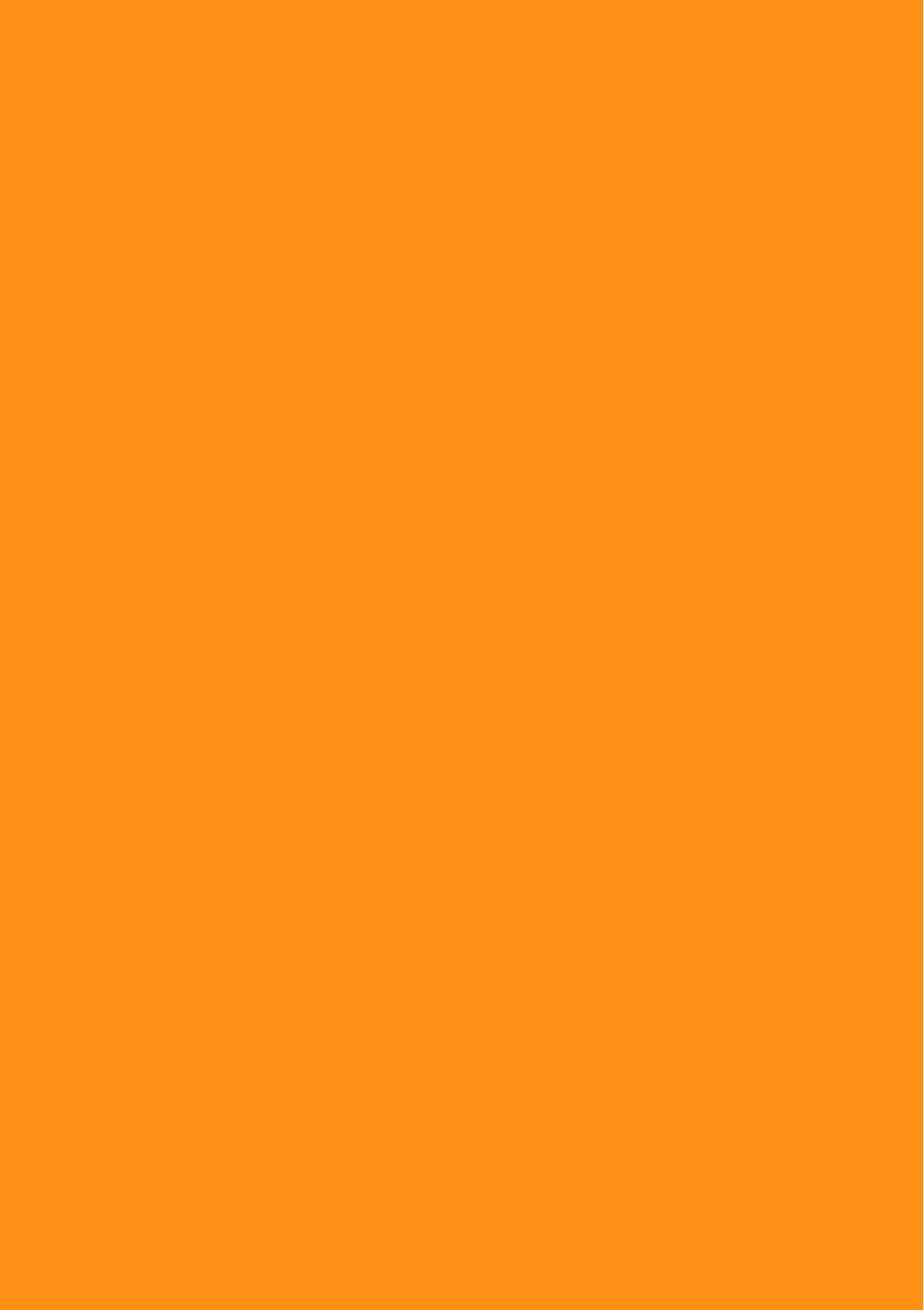# re:)<br>Ferment ing cul ture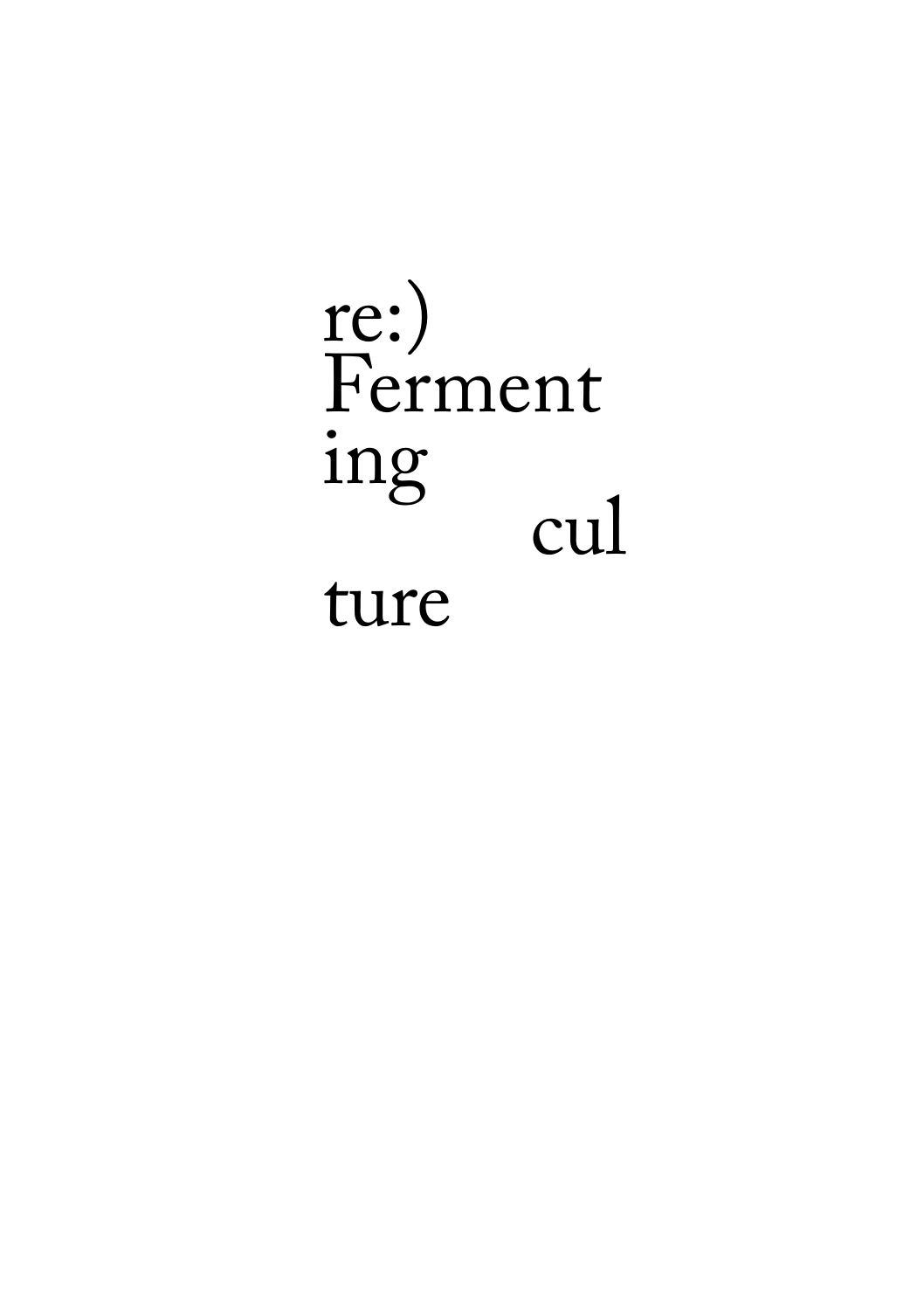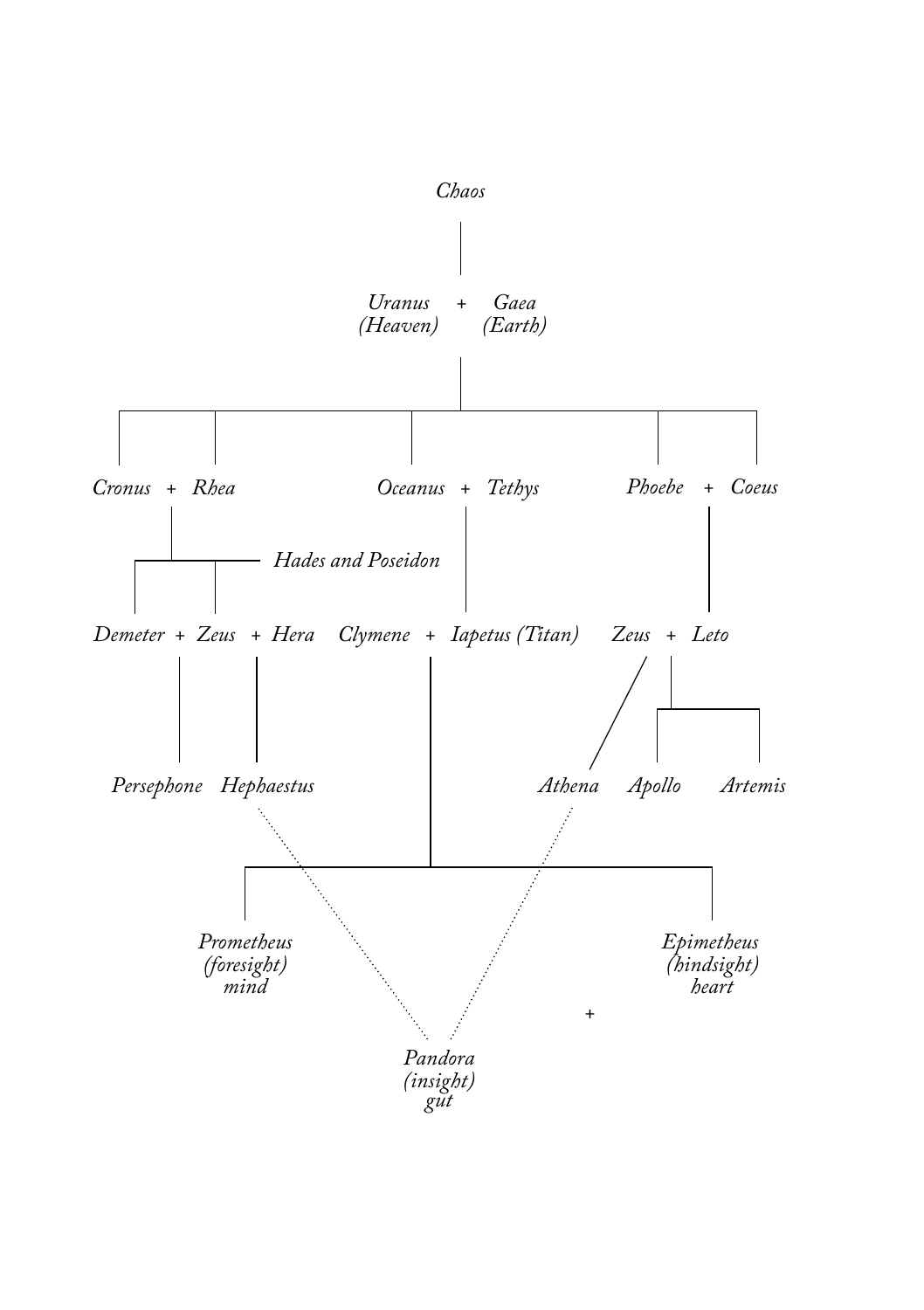

a return to insight<br>through gut logic

written on Dja Dja Wurrung country

by Patrick Jones

 $\top$  $\overline{\mathsf{R}}$ E ELBOW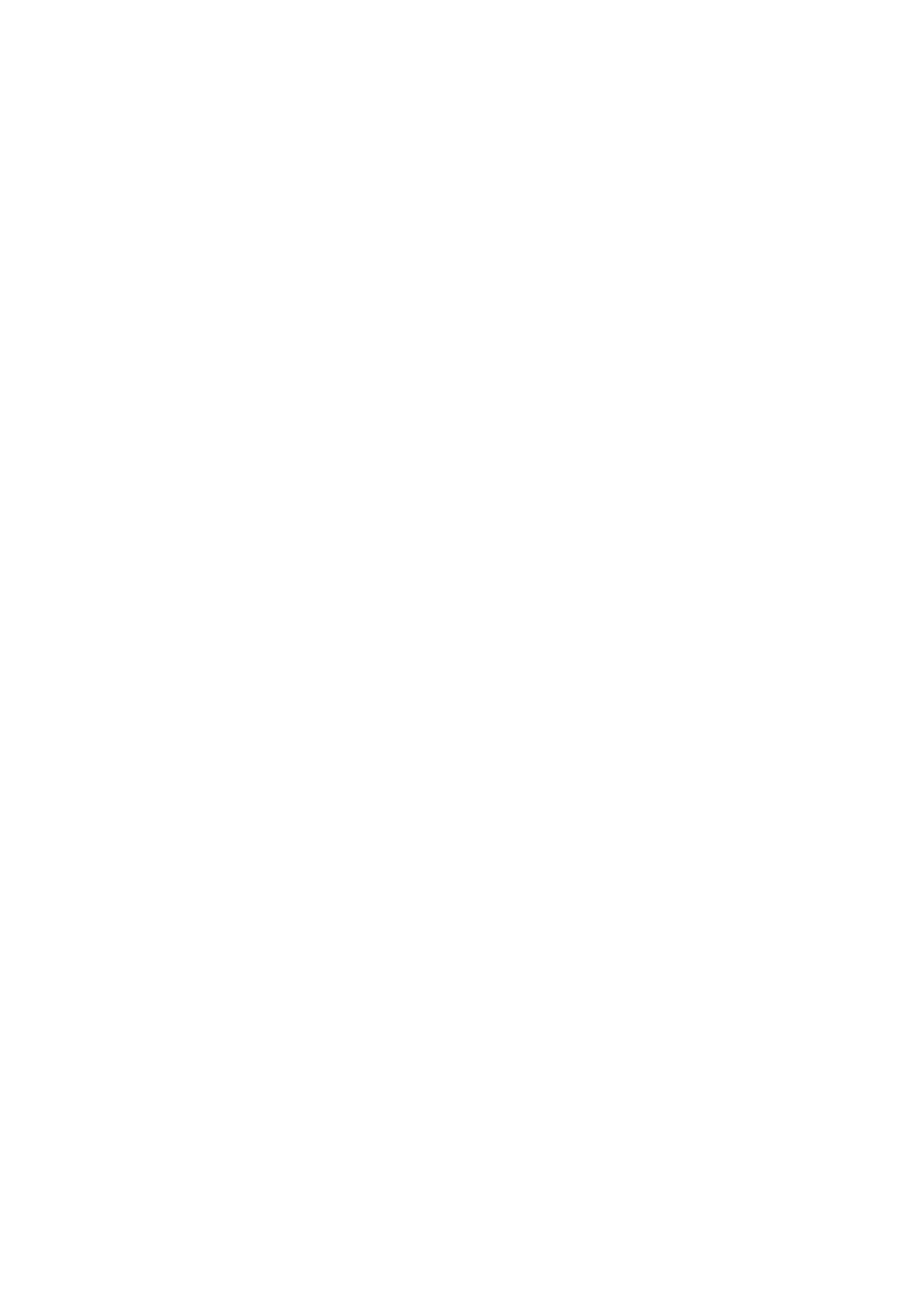For Meg – radical fermentor

without whom my brews would be flat and my days hungover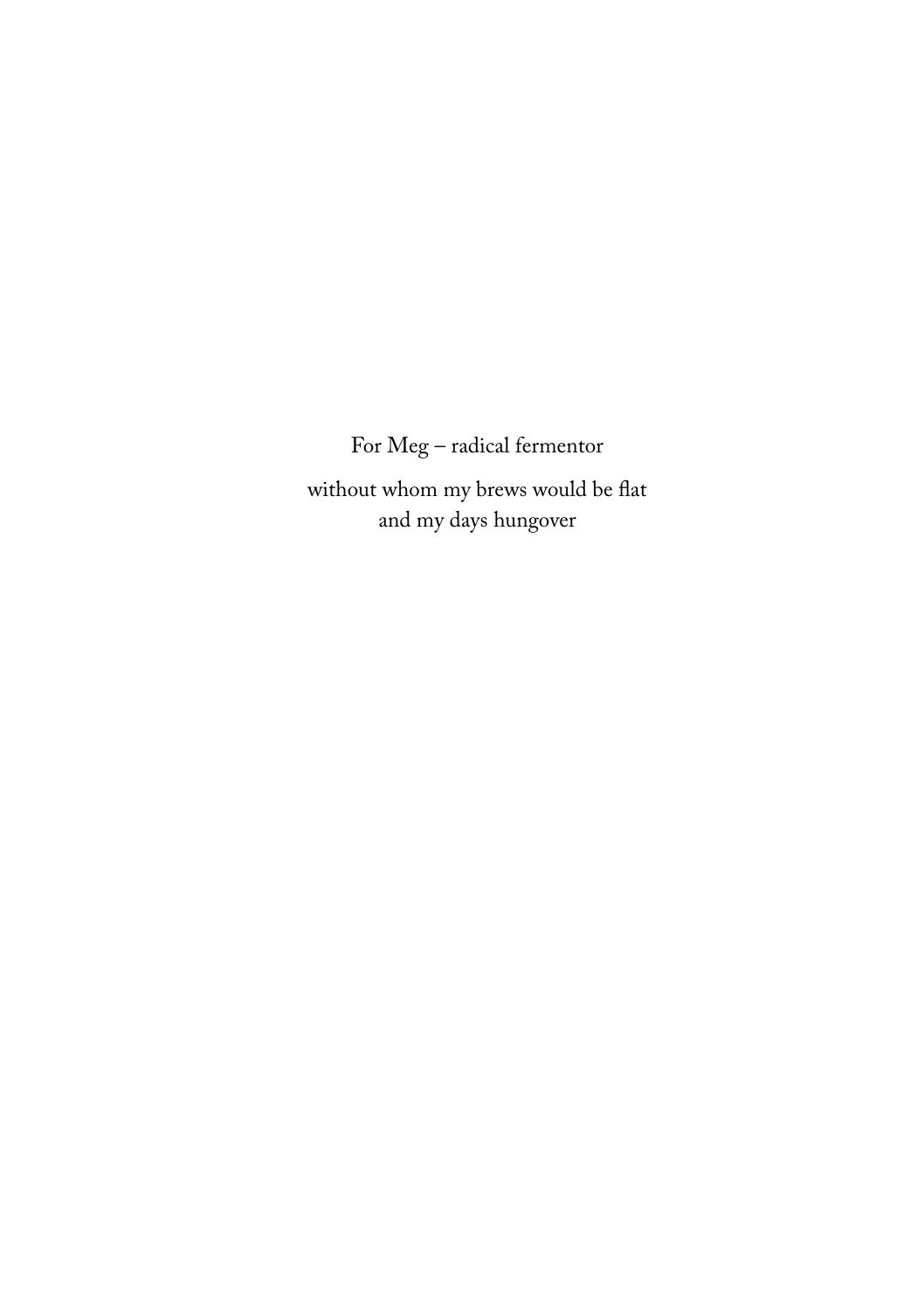*Pandora is a healer of soul because she brings fermentation to the ground of our being… the vessel, made of water and clay, the things of the earth and the elements of which Pandora is crafted, held and contained those very things needed for survival in a culture, a metaphor for what we have been calling the soul forces of healing… The excavations of the past century have made the painted vases of past civilisations available to us as texts of the culture of ancient people… In these early societies woman herself is the container of the mysteries of life over which man has no control – blood, milk, and the newborn child. Man cannot control these mysteries and is in fact subject to them. He worships this divine womb that produces all that it needs within itself. Man is diminished in the presence of the feminine and is left the role of hunter and fisherman, servant to woman-dominated society. But once man becomes aware of his role in that mystery – the impregnation of the egg in the womb – he engages in a new fantasy of himself. Envy of the womb becomes pathological and propels him into action. What can man produce, what can he make?… in [the Greek poet] Hesiod's tale, Pandora brought illness and vice upon the world by opening the fateful vessel… It is impossible, of course, to know why Erasmus, the famous Christian priest, changed the word pithos [earthen jar] to pyxis or "box," thereby placing on the woman sole responsibility of being carrier of the box of evils and disease… Changing the large earthen pithos to a small box carried by Pandora from Mount Olympus to the earth marks a major shift in world view…The Pithoigia was a festival of all souls, the beginning of the threeday festival when the pithoi of the dead were opened and the souls let out… How is it that the "goods" of the vessel in this event are transformed to become the "evils" of Hesiod's myth? …Perhaps our work in the present time is to recover the Pandora image of ancient matriarchal religions as a key to experiencing the chthonic [underworld] psychologically, not as evil but as mystery and as cultural fermentation.*

#### **Gail Thomas**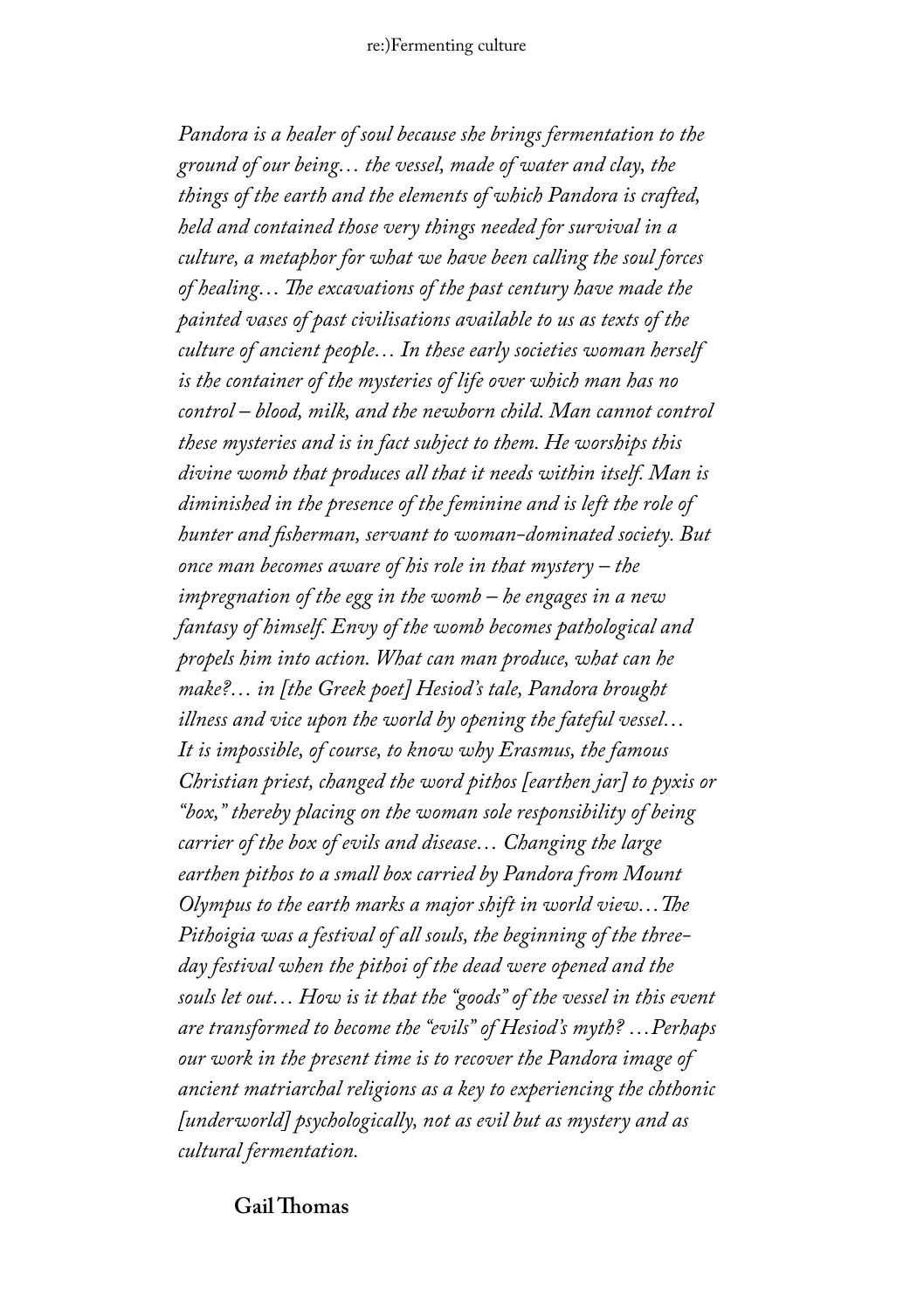# PART ONE

# Vessel

a 163 nsights, 38  $f$  or esights and 63  $h$  indsights *slow text*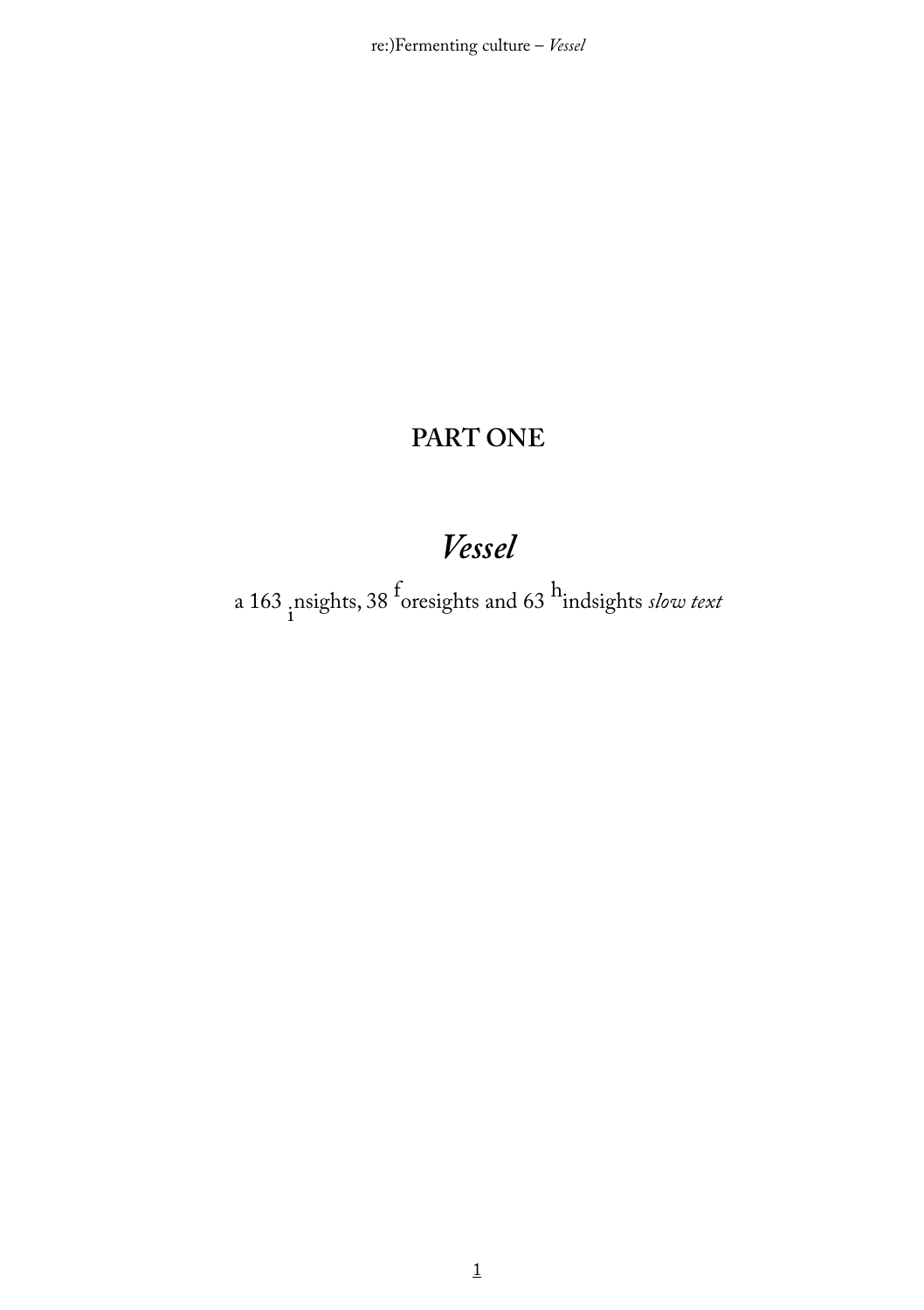words cont nue to sl de<br> $\frac{1}{h}$ l ke t<sup>h</sup>e surveyor's qu<sub>i</sub>ll mark<sub>i</sub>ng up t<sup>h</sup>e Dja Dja Wurrung djandak under *terra null* us<br><sup>1</sup> penmans<sup>h</sup>  $i<sup>p</sup>$  a t<sup>h</sup><sub>ing</sub> o<sup>f</sup> nvas.on<br><sup>1</sup><sub>1</sub><sup>1</sup><sub>h</sub> o<sup>f H</sup>erodotus' man/<sup>f</sup>orce w<sub>i</sub>t<sup>h</sup> t<sup>h</sup>e b<sub>i</sub>ggest reac<sup>h</sup> l ke t<sup>h</sup><sub>i</sub>s is our only past – one world but prewr, t, ng , s older v, rtue i s<sup>h</sup>aman<sub>i</sub>c drawn pre<sup>H</sup>es<sub>i</sub>od i i spoken out from underworlds nscr.bed on brew.ng jars momentar ly l<sub>1</sub> ted n m crob al relations<sup>h</sup><sub>1</sub>P w<sub>i</sub>t<sup>h</sup> t<sup>h</sup>e old people  $\frac{w}{1}$  i  $\frac{1}{1}$  cements mperial sm concretes gender-lops.dedness wr.t.ng and money longt.me mak.ng slaves women degraded 'n Plato's pol. t. cal organisat. on<br>
f poets/<sup>f</sup>ools (Ep<sub>1</sub>met<sup>h</sup>eus) wr<sub>i</sub>tten out too nature t<sup>h</sup>at r<sub>,</sub>d<sub>,</sub>culous word naturepoetry romant.c tumour a salvag<sub>i</sub>ng gr<sub>i</sub>e<sup>t</sup> mak<sub>i</sub>ng t<sup>h</sup>e loss permanent and more  $\prod_{1}^{n}$  vate every day more exposed more stud.ed<br>
<sup>1</sup> more dead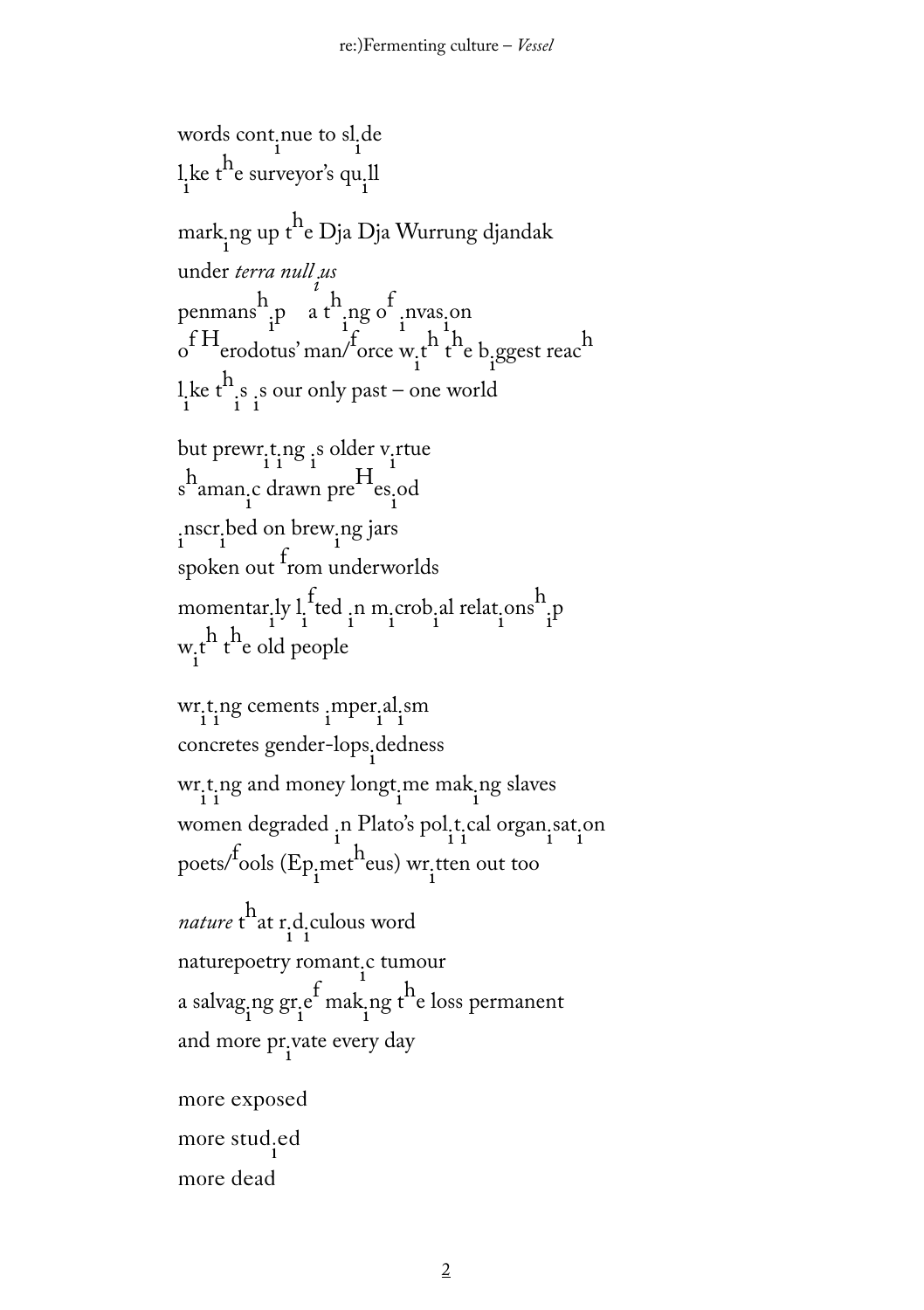Blake caught that moment of anthropocentr<sub>ic r<sub>1</sub>s, ng<sub>1</sub>n  $T^b e$ </sub>  $F_{l\psi}$  the dark net now  $f_s^{\text{th}}$  trap dom natr x st cky psych.c worlds D cky Dawk ns' tweedy rat.onal.sm 1. kes to Spray n'W.pe® away science will one day <sup>,f</sup>ess up and call itsel<sup>f</sup> art again  $-$  a love  $\sigma^f$ 

cell cell atom atom  $v$ <sub>i</sub>rtue v.rtue number number observ<sub>i</sub>ng observ<sub>ing</sub> measur<sub>ing</sub> measur<sub>:ng</sub> and clean<sub>ing</sub> clean<sub>ing</sub> and pass.ng on to  $\underset{1}{\text{ndustry}}$   $\underset{1}{\text{ndustry}}$  to on pass.ng all its hard won demyst, fying won hard its all

Pandora <sub>i</sub>s psyc<sup>h</sup><sub>i</sub>c all-g<sub>iving</sub> somet<sup>h</sup><sub>ing</sub> of rational not neat  $\int_{0}^{f}$ fear  $h$ eld onto unknow<sub>i</sub>ng anx<sub>i</sub>ous v<sub>i</sub>rtue – weedy o<sup>f</sup> c<sup>h</sup><sub>i</sub>ld poetry an anx ety otherworld a possum n its drey protected double in newcomer hawthorn the old peoples' healing tree  $t^h$  orny vessel to  $h$  old back  $t^h$  e  $f$  low of newcomer foxes dogs and oldt mer power ul owls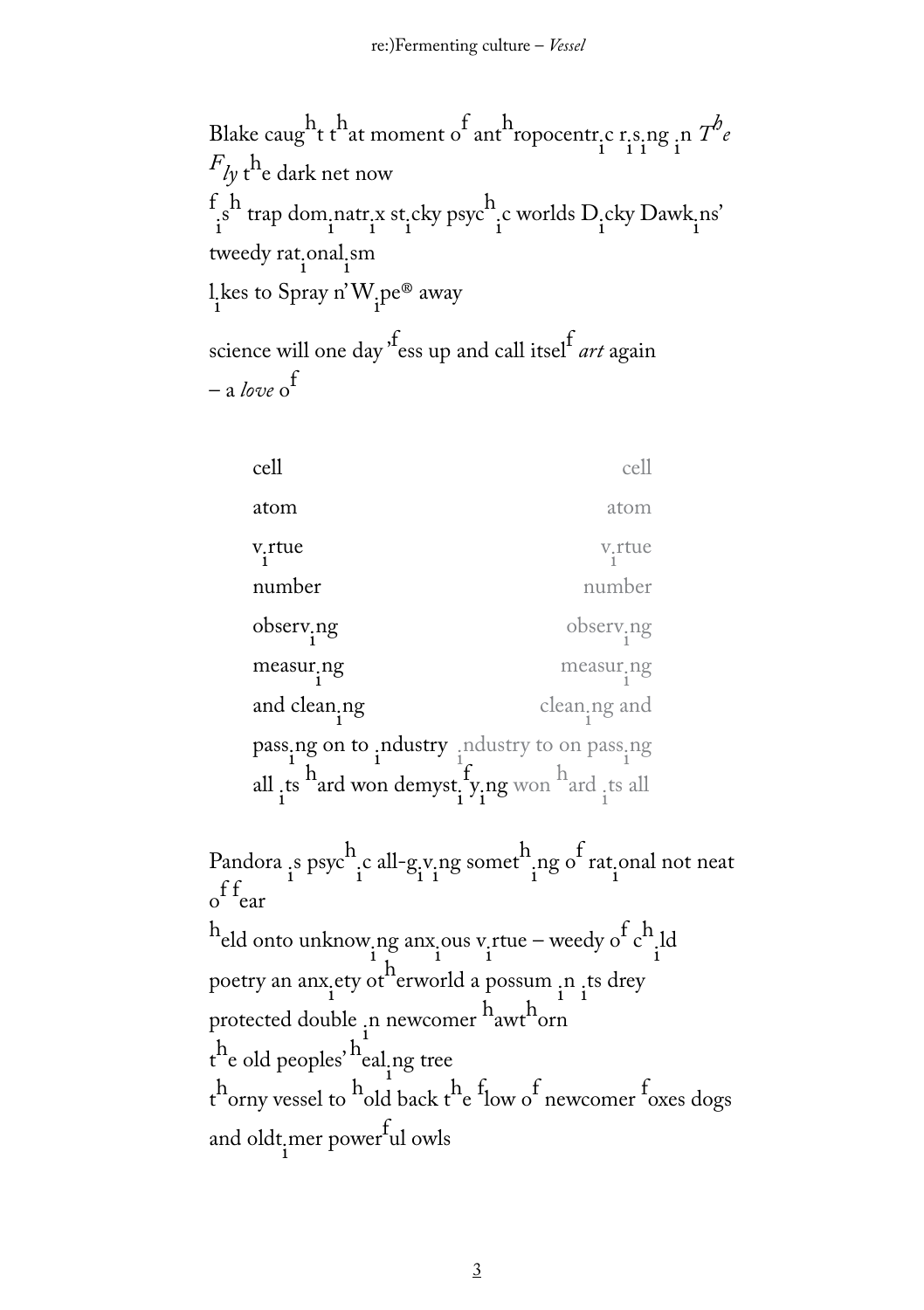mi nd i s a gut th i ng – Pandora's i nsi g ht i ntesti nal i nsti nct f or f i bre <sup>f</sup> ermenti ng down deep *muc<sup>h</sup> more t h an h uman* heali ng old bi omes on heat upon f ox cub play at gloami ng surpri se of boy and f ather walki ng growi ng up near the li ttle i mpenetrable duck places that got dozered and set on <sup>f</sup> i re t hen steri l i sed by Pasteur's Monsanto dri f ts another dark wet secreted place burnt away by the f i xers – t he market exposes everyth i ng to the sun – t he stori es f rom the jar baci lli stai ns souls o<sup>f</sup> <sup>t</sup>he dead li f ted f esti vals of i nebri ati on – gri e f and prai se – but not f or Stoi cs r i s i ng all under economi c *lock n key* now v i rtue reti red dead f i s h ti dal plasti c soup rati onali sm wi ll keep on wi t h *man-made mass deat<sup>h</sup>* wh i le the brewi ng pri estesses are absent and church and army and sci ence are commanded by wri t i ng and money by Promethean men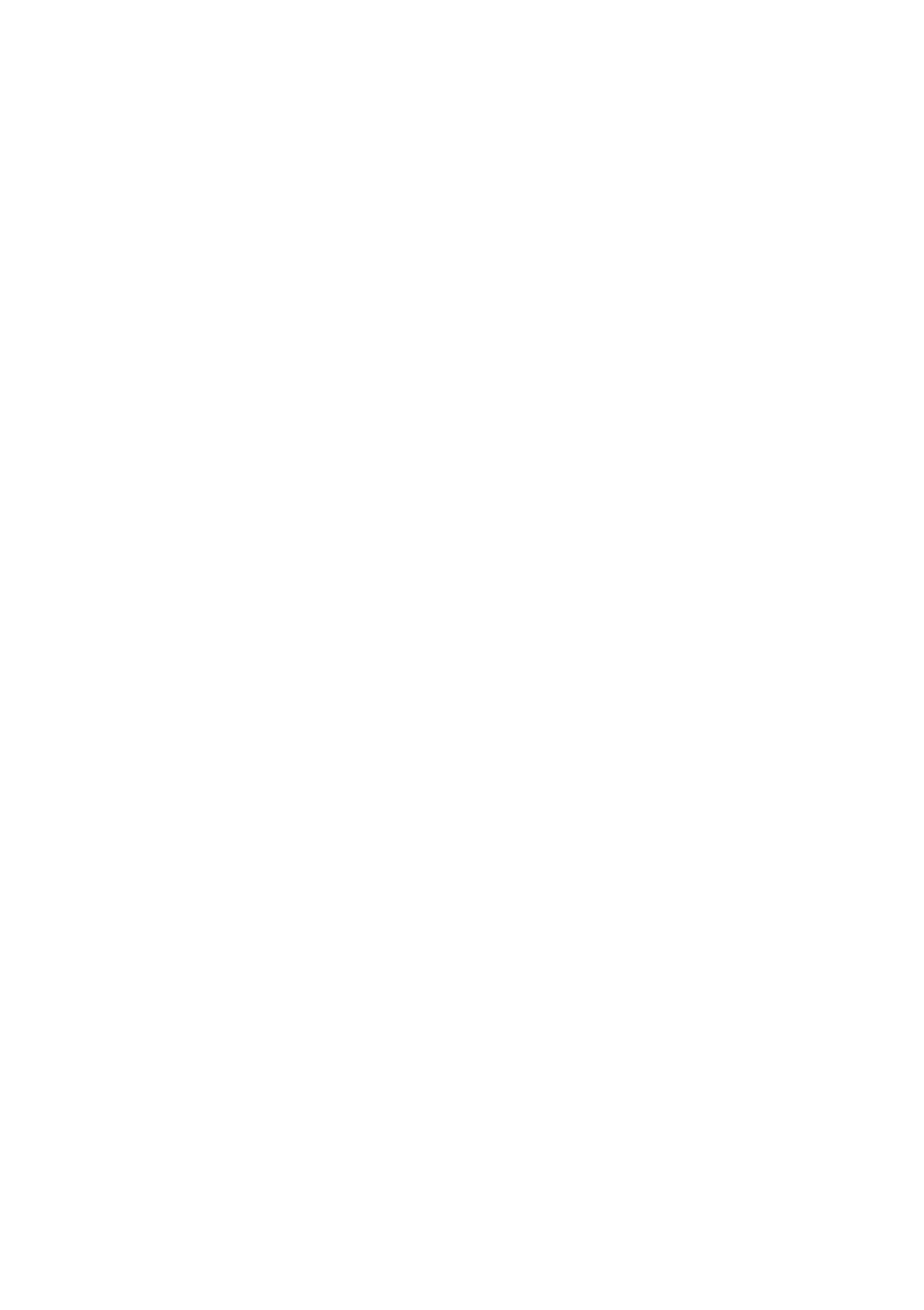# **Timeline1 of gender-lopsided thought in the Classical period:**

beginning with the misogynist from Ascra, Hesiod – farmer, poet, theogonist and founder of modern (extraction) economics.

| Hesiod                     | 7th cent. BC       |
|----------------------------|--------------------|
| Thales                     | early 6th cent. BC |
| Anaximander                | 6th cent. BC       |
| Anaximenes                 | 6th cent. BC       |
| Xenophanes                 | 6th-5th cent. BC   |
| Pythagoras                 | 6th-5th cent. BC   |
| Heraclitus                 | 6th-5th cent. BC   |
| Parmenides                 | born ca. 510 BC    |
| Zeno of Elea               | born ca. 490 BC    |
| <b>Melissus of Samos</b>   | ca. 440 BC         |
| Anaxagoras                 | mid-5th cent. BC   |
| Leucippus                  | 5th cent. BC       |
| Empedocles                 | late 5th cent. BC  |
| Democritus                 | born ca. 460 BC    |
| <b>Philolaus of Croton</b> | late 5th cent. BC  |
| Diogenes of Apollonia      | late 5th cent. BC  |
| Protagoras                 | d. ca. 420 BC      |
| Archytas                   | 5th-4th cent. BC   |
| <b>Socrates</b>            | 469-399 BC         |
| Hippocrates                | d. ca. 380 BC      |
| Gorgias                    | 483-375 BC         |
| Antisthenes                | ca.446-366 BC      |
| Aristippus                 | ca. 435-356 BC     |
| Xenophon                   | ca. 430-ca. 350 BC |
| Plato                      | 429-347 BC         |
| Speusippus                 | ca. 410-338 BC     |
| Diogenes of Sinope         | ca. 404-323 BC     |
| Aristotle                  | 384-322 BC         |
| Xenocrates                 | 395-313 BC         |
| Theophrastus               | 372–288 BC         |

1 lifted from Peter Adamson's *History of Philosophy* [supposedly] *without any gaps*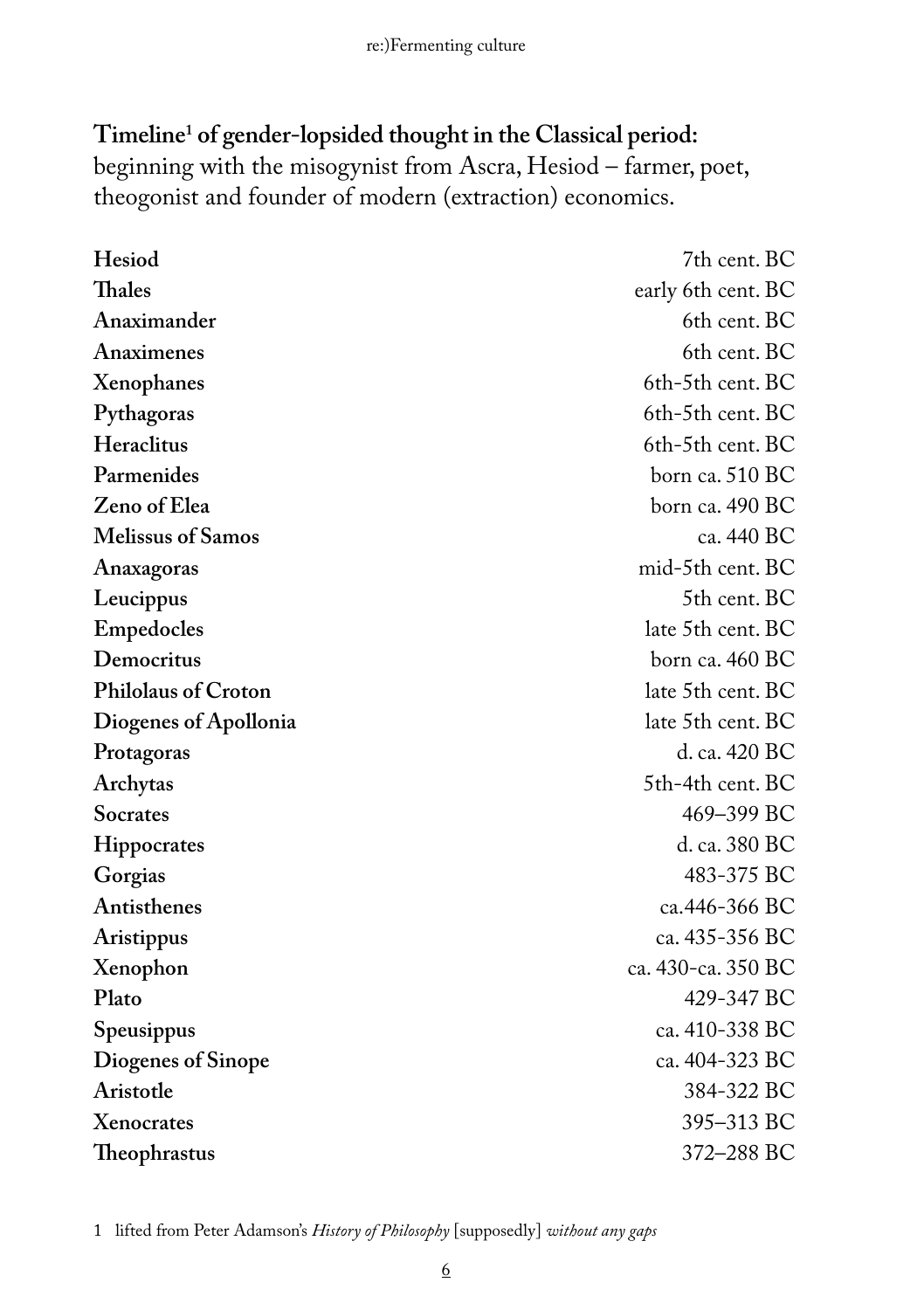re:)Fermenting culture - Lively hood

# **PARTTWO**

Lively hood

footnotes are underworlds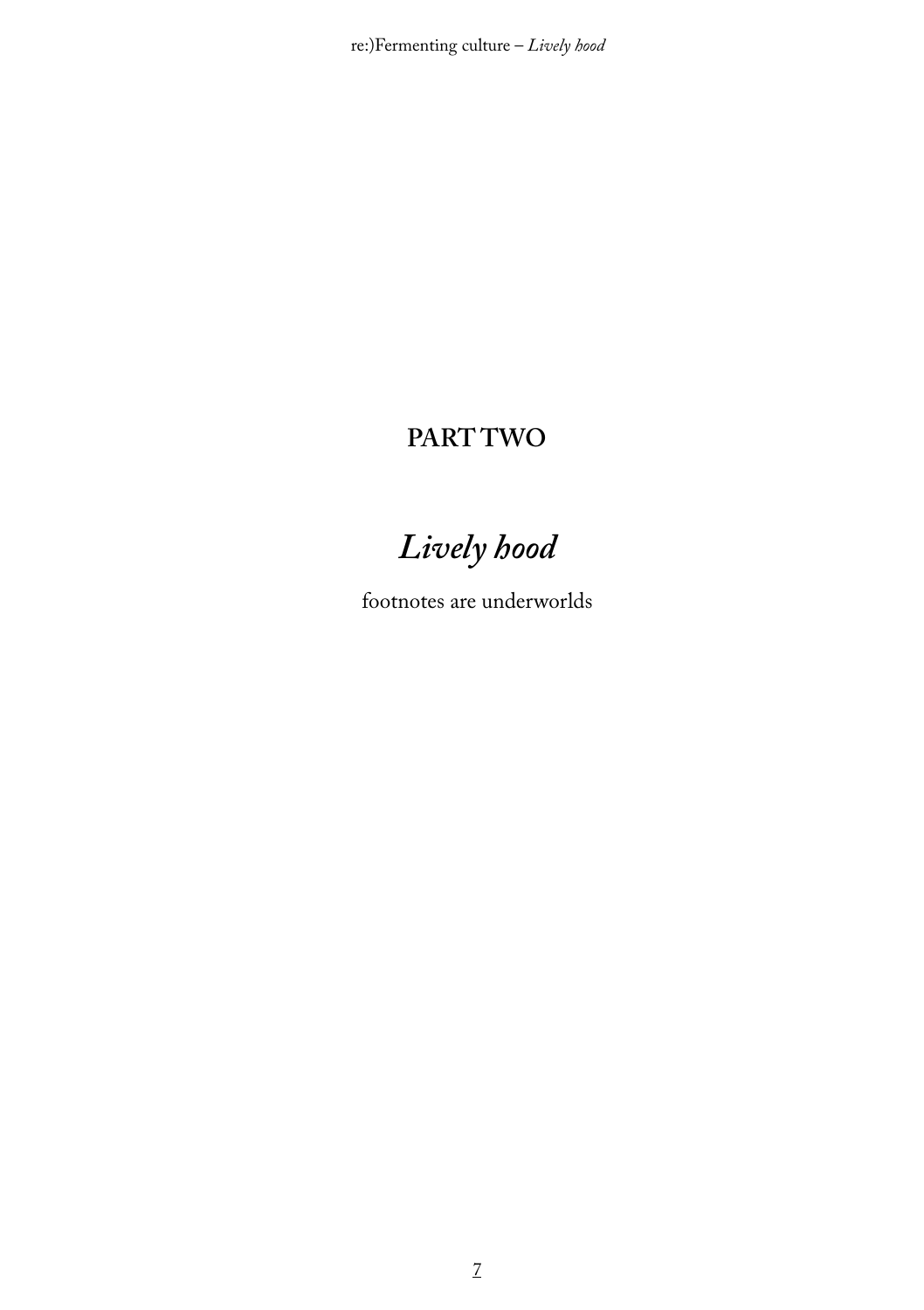#### **Beginning the story**

In the creation of the world according to the ancient Greeks, Zeus calls upon Prometheus to distribute to the animals their characteristic traits and qualities.<sup>2</sup> Prometheus's twin brother, Epimetheus, becomes envious of the task and demands that he instead does the job. Prometheus agrees and so Epimetheus hands out all the traits to the animals that are in his pot. However this vessel soon becomes empty and there is still one animal who hasn't been given a quality. *Man*. On hearing that his forgetful brother had botched the creation, Prometheus steals fire from the craft and industry god Hephaestus to give to man so that he will no longer suffer on earth eating raw food and shivering with cold. But Zeus had no plans for mortals to possess fire and punishes Prometheus, chaining him to a rock where his cut-and-come-again liver is torn out daily by an eagle. Later Heracles will slay the bird and release Prometheus. In the meantime Zeus has asked Hephaestus to sculpt from clay, Pandora. She is to be the first woman who Zeus proposes Epimetheus marry.

Pandora comes to the union with a large brewing jar of *all gifts*. Foresightful Prometheus warns his forgetting brother not to open the jar as he believes it is filled with evils that Zeus has put inside it. However, Pandora, as the poet Hesiod will come to frame, opens it and all "evils, harsh pain and troublesome diseases which give men death" are unleashed upon the world. In Pandora, Hesiod claims, "is the deadly race and tribe of women who live amongst mortal men to their great trouble." And thus begins the West's linage of misogynistic narration, writ large and rewritten over and over, regressing from paganism to monotheism to consumerism, still shaping the world today.3

Pandora was framed by a particular kind of writing, words that were cloned and catapulted into the heart of Western culture. The shift from genderdistributed Greece to a gender-lopsidedness is possibly older than Hesiod, but he is a startlingly obvious beginning point, 2700 years ago. The purpose of this work is to reappear Pandora's meaning and reveal how she offers us a possibility: a refermenting of culture.

In other cultures, in parallel matriarchal stories, Pandora's jar contained ferments used to praise and grieve life in ceremony and festival. It could be

<sup>2</sup> see Bernard Stiegler's retelling of the Prometheus-Epimetheus myth in the film *The Ister:* https:// www.youtube.com/watch?v=ymtnUDAOEWc

<sup>3</sup> Hesiod's terse ink also attacked Prometheus as "sly" and "crooked-schemer," and Epimetheus as "misguided" and "a disaster to men."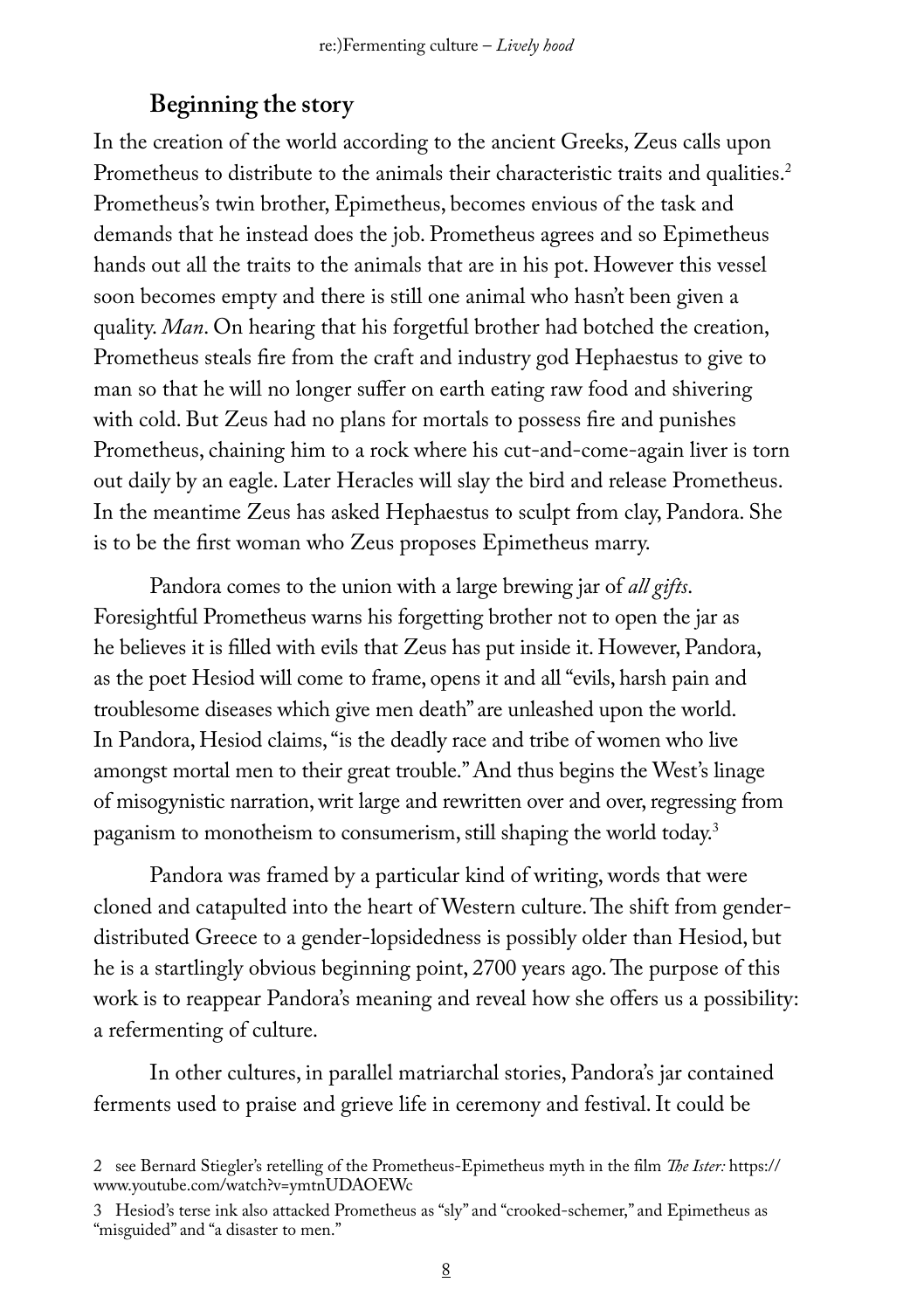argued that due to Hesiod's cultural husbandry as made concrete in his *Theogony* and *Work and Days*, the establishing patriarchy was more confident to reframe the story of the first woman. Pandora became the reason men suffer. After letting loose pestilence, famine, disease and death from her jar, Pandora's *allgiving* narrative transitioned from insight through plant-sentient inebriation, fermentation, cure and preservation, to hangover and illness. The only "good" effect of her new misogynistic form was *hope4* , it was the only thing left in the jar after all the "evils" of the world had escaped.

#### **Insight to the backstory**

Pandora's once freely organising yeasts (essential for wild fermentation) are now highly controlled and isolated strains, freeze-dried, packaged and put under economic lock and key. They are another case of autonomous, all-giving life being monetised and industrialised so we get the same flavours, the same predictable outcome. Hesiod's anti-Pandoran texts survived where others did not and were called upon as the official theology by the Classical Greek patriarchy.5 This linage of hatred seems part of the West's self-loathing tendency.

After paganism, Eve gets the same treatment as Pandora. The West's two primary creation myths predate misogynistic societies, but as men began to institutionalise anti-sensible thought, stories got reworked. The cosmology shifted from an acceptance that life was unpredictable and the flow of gifts between people and the living world would ensure a close labouring relationship with such unpredictability, to one where all the "evils" of the world, which women brought into existence, could be controlled through Promethean tools, Platonic institutions and, later, Pasteurian science. The lack of relationship with the creation trio of the West's most revealing myth has significant ramifications. Pandora embodies insight from the nourishment of the flowering, fibrous earth fermented, cooked and given to the original place of human intelligence – the *gut*; *6* Prometheus in his ability to perceive or plan the future, for his foresight of

4 although simply sensed as a light-hearted feeling about a perceived future, hope is often loaded down as an investment in the agency of others to put things right. This latter, more common use, is not hope at all but expectation. "Expectation," writes Ivan Illich (1970), "looks forward to satisfaction from a predictable process which will produce what we [think we] have the right to claim." Hence, predictability can be "claimed" by increasing control of things, by, in effect, institutionalising the belief that suffering, altered states and the enigmatic can all be treated as pathologies. Servitude to grief 's autonomy and unpredictability is erased; there is no longer time or the societal frames for grieving.

5 several hundred years later in Apollodorus' *The Library of Greek Mythology*, Pandora is barely noted.

6 the enteric nervous system (ENS), otherwise called the intrinsic nervous system, is home to 100 million neurones (more than the peripheral nervous system and the spinal cord combined), 90% of a human body's serotonin and 50% of the body's dopamine. Sources: Michael Gershon, author of *The Second Brain* (1998); Wikipedia (2017).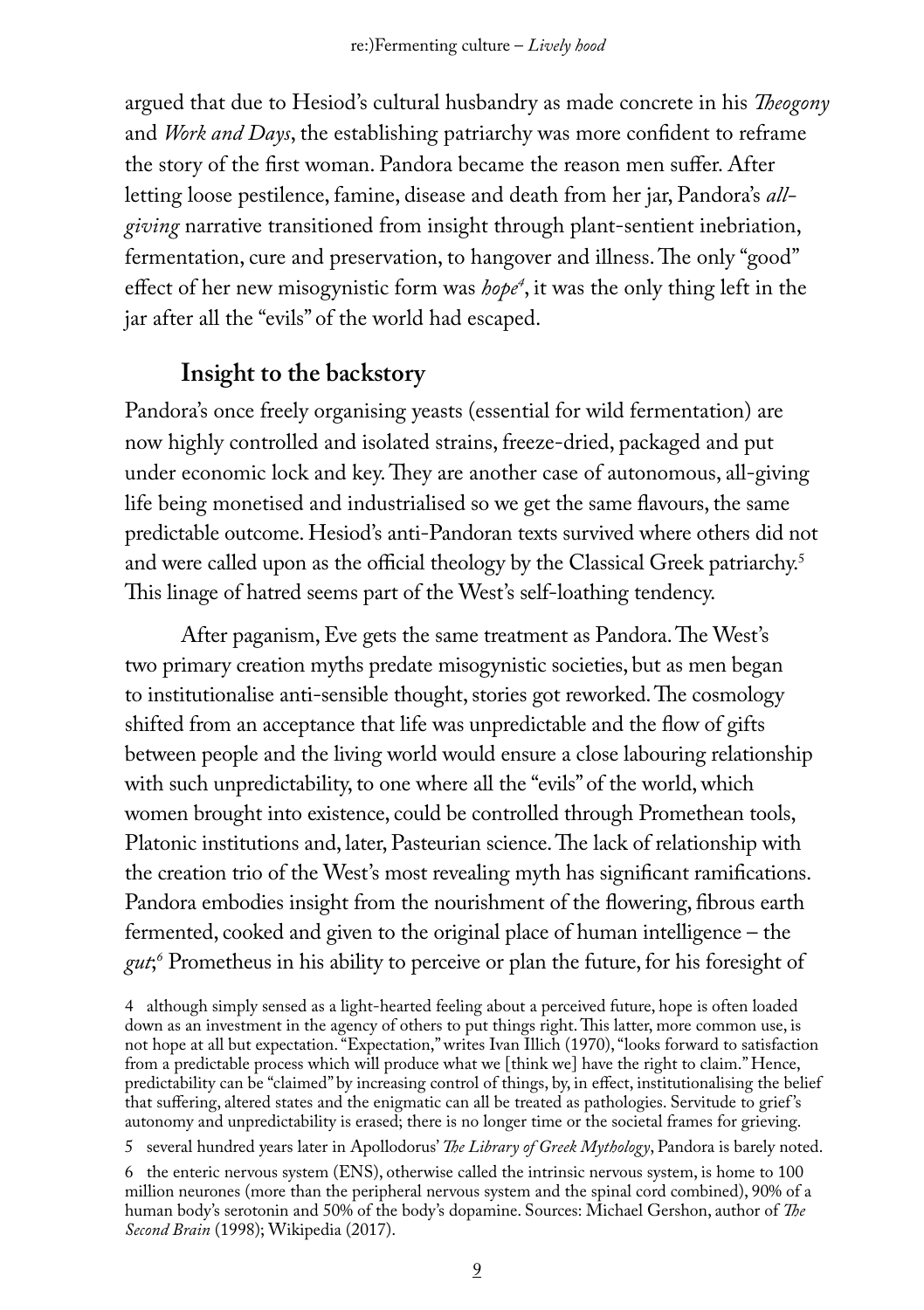*mind*, and for bringing us fire to transform food, through cooking, into godlike energy; and his foolish brother Epimetheus – he of *heart* (in love with Pandora), important for understanding through the benefit of hindsight.7 He is the fool who holds the possibility for wisdom, for the transformation of mistake into learning.

Now rebranded as *global development*, Western<sup>8</sup> imperialism believes it has killed off the hindsight twin, and as a result we no longer have the checks and balances or feedback loops that Epimetheus' story begs. We have silenced the forgetting hindsight god of our most revealing myth. He is no longer a warning, a precaution, a measure, a wise fool to behold and pose the question: Is this technology suitable? Is it necessary? Our predicament as a people comes from the foregrounding of Prometheus, the backgrounding of Epimetheus and the negation of Pandora as evil seductress. This is the world in which we live, the dominant control ideology of the West, transported and militarised into every reach, every culture. The pasteurisation, drugging and bulldozing of Pandora's healing gut story, and the forgetting of Epimetheus, our precautionary principle – the god who is there to warn us technology, although a form of memory, is also a form of forgetting. This leaves only Prometheus at the table – total mastery, total mind.

Part god part mortal, the union of Pandora and Epimetheus is revealing. We are mortal animals with godlike abilities to transform our world into cities. But if the city is Promethean only, then Gail Thomas (2009) is prudent to propose that "the city denies its heart and ignores its stomach." For foresight requires the company of insight and hindsight. The absence of one negates the other.

Understanding the biochemistry of decaying grain, fruit or root, water and freely organising yeasts accorded the first ferments, which in turn became gifts bestowed on humankind to aid the grieving and praising of life. For "fermentation is intimately connected," writes Stephen Harrod Buhner (1998), speaking specifically about ancient healing beers, "to travelling in sacred realms." And it's political too, he continues, "[t]he normal range of human consciousness

<sup>7</sup> we develop foresight through hindsight as hindsight loops back to feed foresight. That the brothers are twins, means there is a complementariness to their story.

<sup>8</sup> by 'Western' or 'the West' I generally mean cultures that derive from or have become subjects of the Greco-Roman, Judeo-Christian, Enlightenment-Modernist, Consumerist-Pollutionist lineage of imperialism, though I accept this definition is limited and excludes a vast array of non-imperialist narratives that could also be considered Western.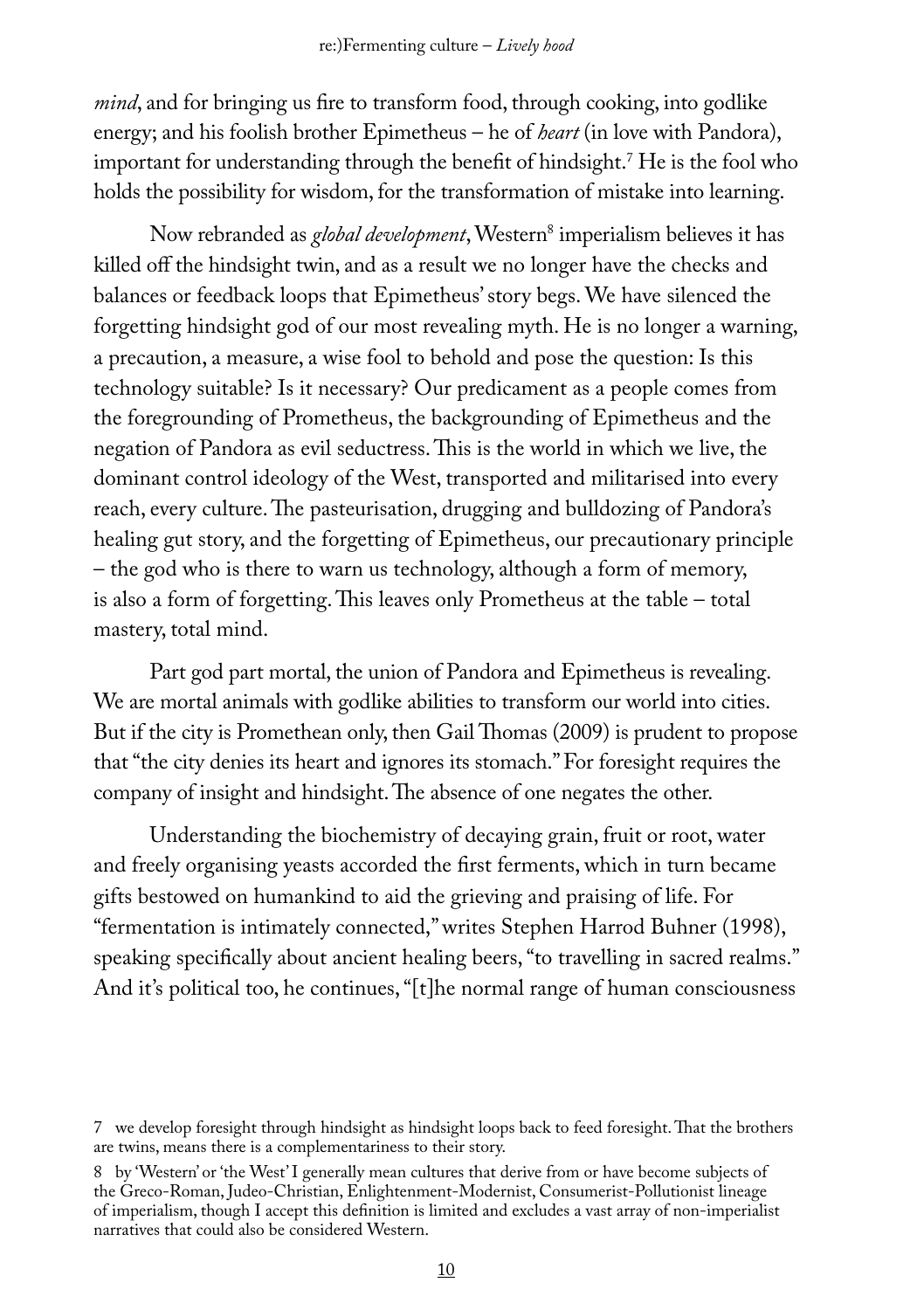and the behaviour that derives from it has never been so narrowly defined as in our time. This narrowing process (an attempt to provide a safety net not inherent in life itself) is becoming ever more extreme."<sup>9</sup>

"Depression," says Martín Prechtel (2014), "is a LACK of grief. Grief is RAGE that don't wanna have a home." It is unpredictable and must be left to run its course. Prechtel (1999) writes of Tzutujil initiation for young men at the time of leaving their mothers and desiring others: "Before initiation most men try to fill that young hollowness, that empty place carved by the fire flood of desire, with something that will continue the flood, trying to fill the hole with more of what made it hollow. That hollowness is Death itself, and it is in Death's kingdom that the root of all possibility and beauty resides. Desire," he continues after explaining how, as part of his initiation, a boy must try to steal his mother's prime cooking pot, "is Death's shovel, and digs the hole where one's heart once beat."

The stealing of the supreme tool of the mother, the vessel of life, which is used daily to nourish and give cooked up energy to the family, is so distressing for everyone that the boy will never steal again, never bring about such suffering to kin or community. But the stealing of the pot is his first dug hole of hollowness, of separating, it is his own breaking of the bonds with that most loved of beings in order to journey from boy to man. However, in Tzutujil society, he is not alone. His grief is supported by his fellow initiates, mentors and elders, and the whole village including his mother, despite her great suffering, anger and loss.

"If a young man should attempt to fill that holy hollowness," Prechtel continues, "with alcohol, food, [sex], fighting, war, ruthlessness, business, or anything else that resembles the delicious inebriating quality of that first hole

9 in earlier cultures, women made fermented brews such as kefir and mead, kvass and beer. Light meads brewed by fermenting banksia flowers in water were enjoyed in Aboriginal communities, and according to Maggie Brady (2008) gum sap ciders in Tasmania. Indigenous and peasant peoples from many regions were, or remain, in alchemical relationship with the invisible, microbial wildernesses of their homes and homeplaces. Wild fermentation carries on our relationship with undomesticated, autonomous life. The early cities could only survive, and this is still true, on entertainment and fermented substances to help people grieve what has been lost in human culture since civil domestication. Gin, which cost little to make, contributed to establishing Australia, or so argued Robert Hughes (1986) in his *The Fatal Shore*. The impoverished classes (many had been kicked off the Commons) were wallowing in the expanding English cities inebriated, hopeless and thieving to such an extent the authorities had to find more land to dump the petty-thief dispossessed, which in turn triggered the dispossession and massacres of Aboriginal people and the systematic ruination of Aboriginal ecological economies.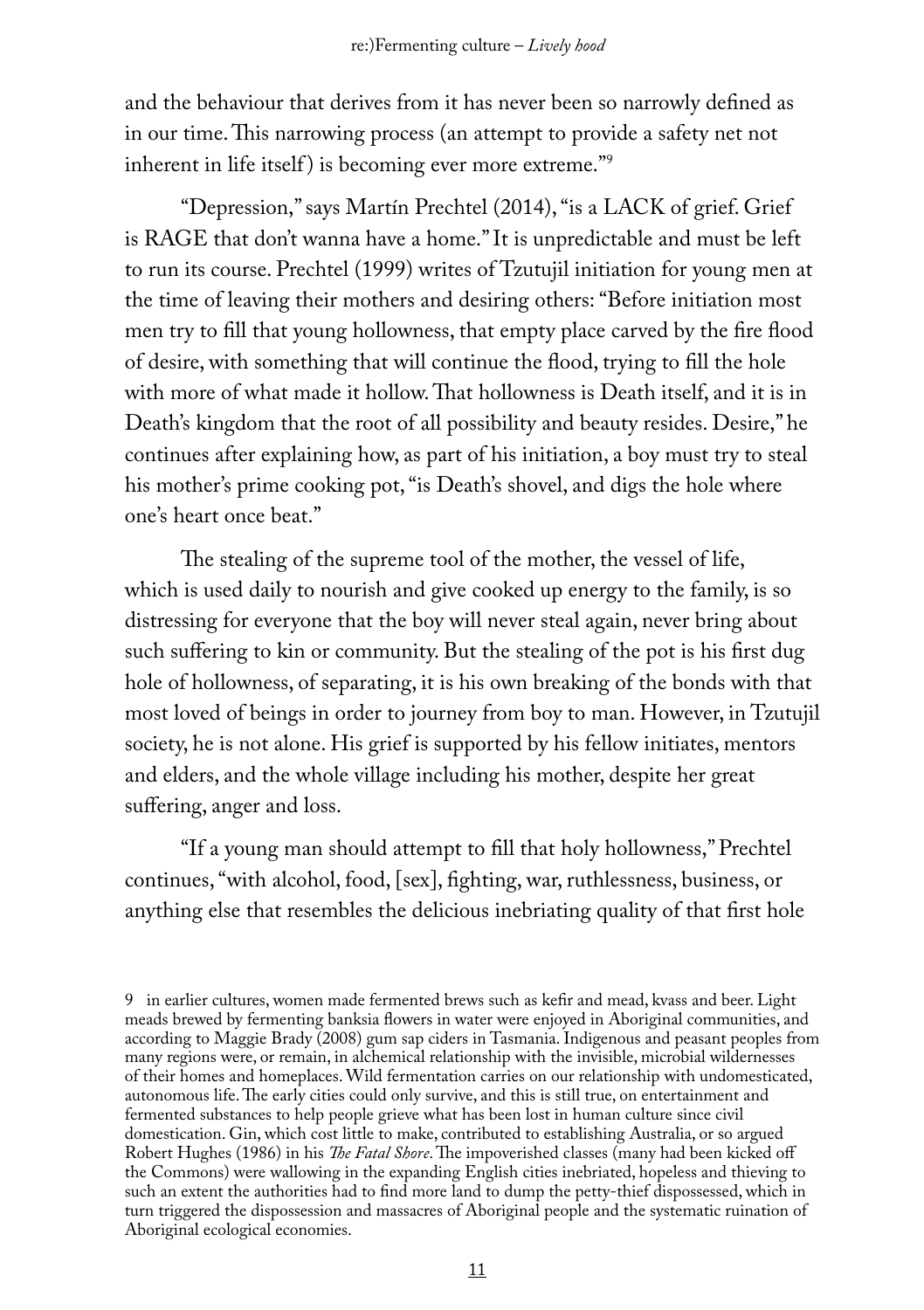dug into his life by desire and Death, then he will always be courting Death. He will probably either find his death or begin destroying things."

Pandora offers us ferments brewed in her earthen jar as either delicious inebriation to enrich and praise life and be "claimed" by our grief and the living of things. OR, and this is where Epimetheus's cultural absence is so revealing, as a death wish of substance abuse, forever draining the jar. The global economy predicated on depletion is exactly this, forever draining the jar of the giving flowering, fruiting, fibrous earth, but rarely involved in giving back. Instead, once empty, the jar is thrown away and a new one made so that today islands of floating plastic sludge exist, very slowly breaking down, not into a life-giving brew, but into a toxic soup killing all in its wake. An empty jar is unthinkable to the world's richest one billion *Homo citizens*. Choosing to go without has become immoral. Bottled water epitomises this.10

By contrast, "[o]ur elegant and strange old mentors," writes Prechtel (1999), "not only instructed the boys how to momentarily rob their mothers [of their supreme handcrafted vessel], but then, after this was accomplished, they moved on to teaching the boys how to be drunk. They taught them how to be drunk on the alcohol made from the Flowering Earth itself while longing for the love of the Goddess. In other words how to be drunk without filling the hole. In this way, one kept from becoming a drunk."11

10 much of our drinking water today must be trucked from some faraway place, refrigerated and sold in plastic bottles, which themselves have been manufactured with mined petrochemicals, transported all over the world and discarded after one use. As soon as they are discarded it's as though they never existed. There is no relationship we can have with these vessels, no regard for the petroleum pollutants required to make them, or the oil wars that have raged for more than 100 years to keep the pipelines open for such productions. It has become accepted that creeks and rivers are polluted places, and so it goes that bottled water is a magnificent Promethean fix, not a problem to be challenged.

11 similarly, writes Michael Meade (1993), "if the fires that innately burn inside youths are not intentionally and lovingly added to the hearth of community, they will burn down the structures of culture, just to feel the warmth." That is, if boys grow into men who are Promethean only, who silence Pandora and ignore Epimetheus.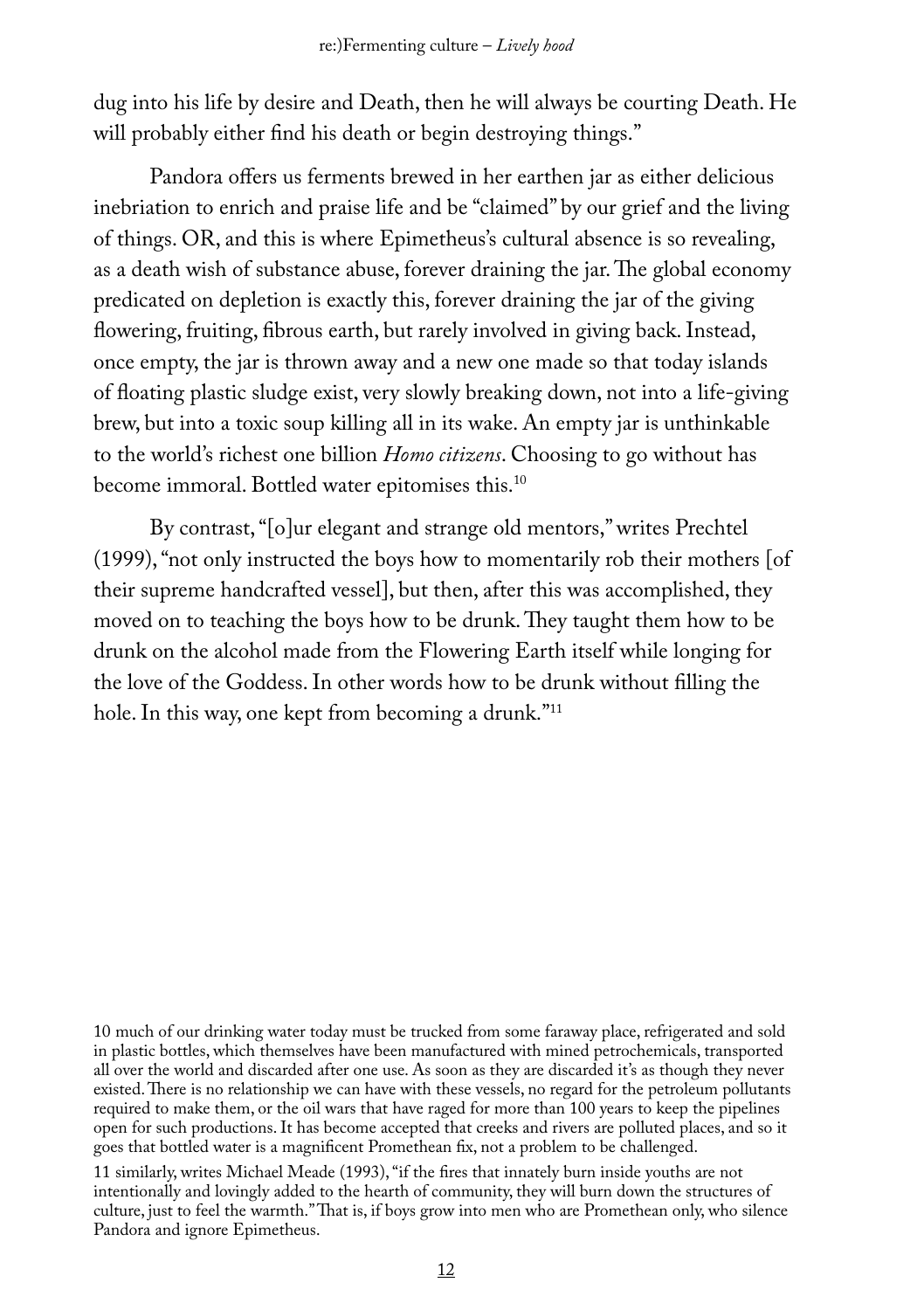#### **How stories come forward**

In the performance practice of *Artist as Family*, of which I'm one of a number of household players, fermentation is an everyday alchemical relationship with the original Pandora. To us she is gut intelligence – pre- and probiotic. Insight. Fermentor. Symbiotic culture<sup>12</sup> maker. All giver.

We have established a shrine to Pandora in our home, which we call the fermenting table and nothing whatsoever upon it is under lock and key. Here, there are few expectations, just relationships with the invisible, autonomous, sometimes explosive ecologies of our homeplace. Mothers or SCOBYs (symbiotic communities of bacteria and yeast) reproduce autonomously and are gifted out of the house into many other homes, just as they have been gifted in. By taking in these alive foods, whose origin points we know intimately through our labours, we now understand the gut-stemming anxieties of the West at work – the constantly unsettled, gluten-intolerant, Crohn's-colitis-IBS-leaky-gut pathologies of Platonic (governance), Promethean (militarisation) and Pasteurian (monetised science) institutions, and other representatives of the West's monocultural smothering of the intuitive, unpredictable, enigmatic intelligence of Pandora's unwritten chthonic insight – the underworld of the gut.<sup>13</sup>

In our family I make the daily beer, cider, firewater and slow-fermented sour breads. With young permie folk we call SWAPs<sup>14</sup> who come to live with us, we sensitively collect wood from the near forest in wheelbarrows to heat our home and water, cook our meals, dry clothes, dehydrate wild mushrooms, weeds and herbs, and keep the conditions right for the proliferation of beneficial microbes.15 Meg makes the milk kefir and raw milk cheeses, cultured butter,

12 it is often quoted that the etymology for the word "culture" derives from the Latin *cultura*, which means to cut, to cultivate the soil – to dig the poem, to sow the grain, to ferment the beer, to handle the living in order to make more life possible. It's an agrarian word, which like *poesis* essentially means to make, produce or plough. Science, from the Latin *scire*, meaning "to know," also derives from cutting. It shares its etymology with *scion* – a cutting used to graft onto. Cutting, digging and grafting all imply relatedness to Pandora's story, all aid the processes of fermentation – the sacred knowledge of decay and death.

13 Prometheus, Plato and Pasteur are of course important contributors to Western culture, thought and health. But highly institutionalised, monetised and absent of their countering twins they've become a force for systemic violence: maverick Prometheanism, institutionalised Platonism and sterile Pasteurianism.

14 a SWAP is an acronym for Social Warming Artists and Permaculturists, Artist as Family's version of WWOOF (Willing Workers on Organic Farms).

15 *Permapoesis* – my term for a walked-for food and energy culture that can be likened to locavore neopeasantry – enables first the consideration and then the practice of sensible de-anthropocentrism. What fuels and tools do we use for poesis, for making, for the cutting, brewing and forming of life? While this question has been exiled from industrial schooling, it is essential for any education.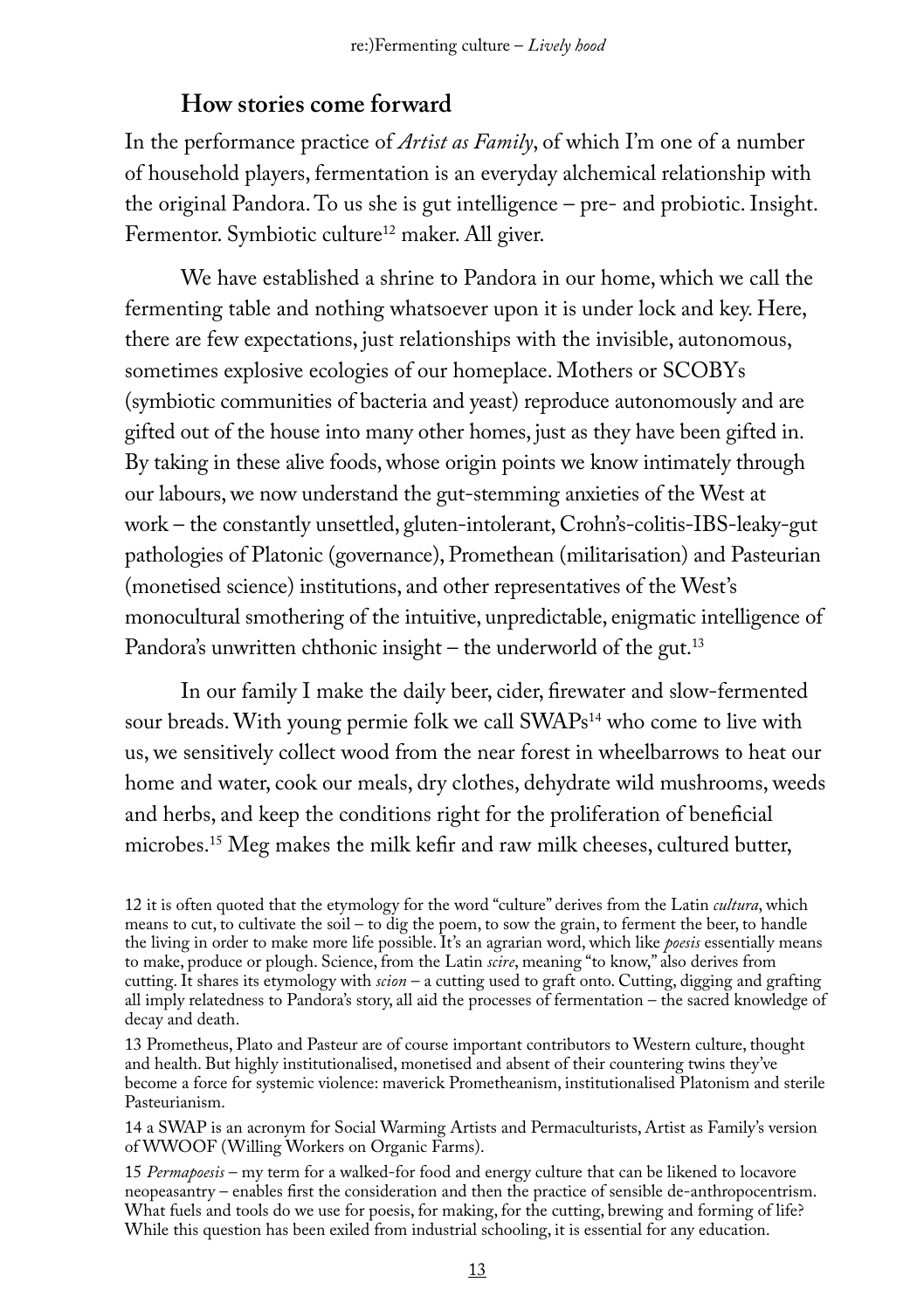yoghurt, kvass, meads, sauerkraut, jun, vinegars, lacto-pickles, rejuvelac and her special winter-time medicinal brew she calls "mistress tonic." Each with their own chemistry and set of life-giving ecologies; each performing as currency, as gifts to exchange for things we require from others. Nothing we consume in our home is pasteurised. Very little requires money.16 Nothing comes through an abattoir. The little meat we eat has been killed by cars or hunted, fished, grown and killed by ourselves or friends. We are neopeasants<sup>17</sup> who apply permacultural principles to our home and community economies to further become accountable mammals of place, and this constitutes our practice of art, our culture making and our corporeal forms of feminism.18

When Blackwood<sup>19</sup> (Woody) was finally taken from within Meg – which was quite a procedure after a planned homebirth went awry, our tears commingling, holding on to life together – we were relieved by two things: that Promethean science enabled a hospital (and a car for the day), and that Epimetheus and Pandora were there too in equal measure. Pandora, operating through our midwife Sally's care and wild pharmacopeia knowledges and in Meg's abundant and health-filled bodily microbiomes. Epimetheus was present in the form of my reluctance to let the institution push us around; as our precautionary principle, despite feeling like the fool that the institution was obliged to endure.

Woody was so deeply engaged in his birth canal, and for quite some time, that it would have been impossible for him not to have received his handed down kit of immunity microbials stored in the underworld of his mother's vaginal microbiome. If we had rushed to hospital three days earlier when we

<sup>16</sup> in his book *Sacred Economics*, Charles Eisenstein (2011) writes that "[t]he distant origins of our things, the anonymity of our relationships, and the lack of visible consequences in the production and disposal of our commodities all deny relatedness. Thus we live without the experience of sacredness. Of course, of all things that deny uniqueness and relatedness, money is foremost." And with such denial, economic resilience is forfeited while fear and expectation are used as political tools, infused within all our institutions.

<sup>17</sup> the term implies an agency to be peasant-like which derives from our (only recent) historical privilege – our family's transition from peasant to working to middle class over the past seven generations. For Artist as Family such privilege comes with responsibility, and a greater accountability to the flowering, fruiting earth.

<sup>18</sup> such a feminism works towards gender-distributed culture where eldership (governance) is made up of a rotating quorum of insightful women and men dedicated, primarily, to maintaining the community's overriding principle: Living within the limits of the abundant flowering fruiting earth and being dynamic participants of its life and death cycles.The best example of this I know can be found in Prechtel's *Long Life, Honey in the Heart* (1999).

<sup>19</sup> named after the long lived Dja Dja Wurrung wattle of our homeplace, a medicine tree, bark specifically for the treatment of arthritis; timber used for fine furniture and instrument making.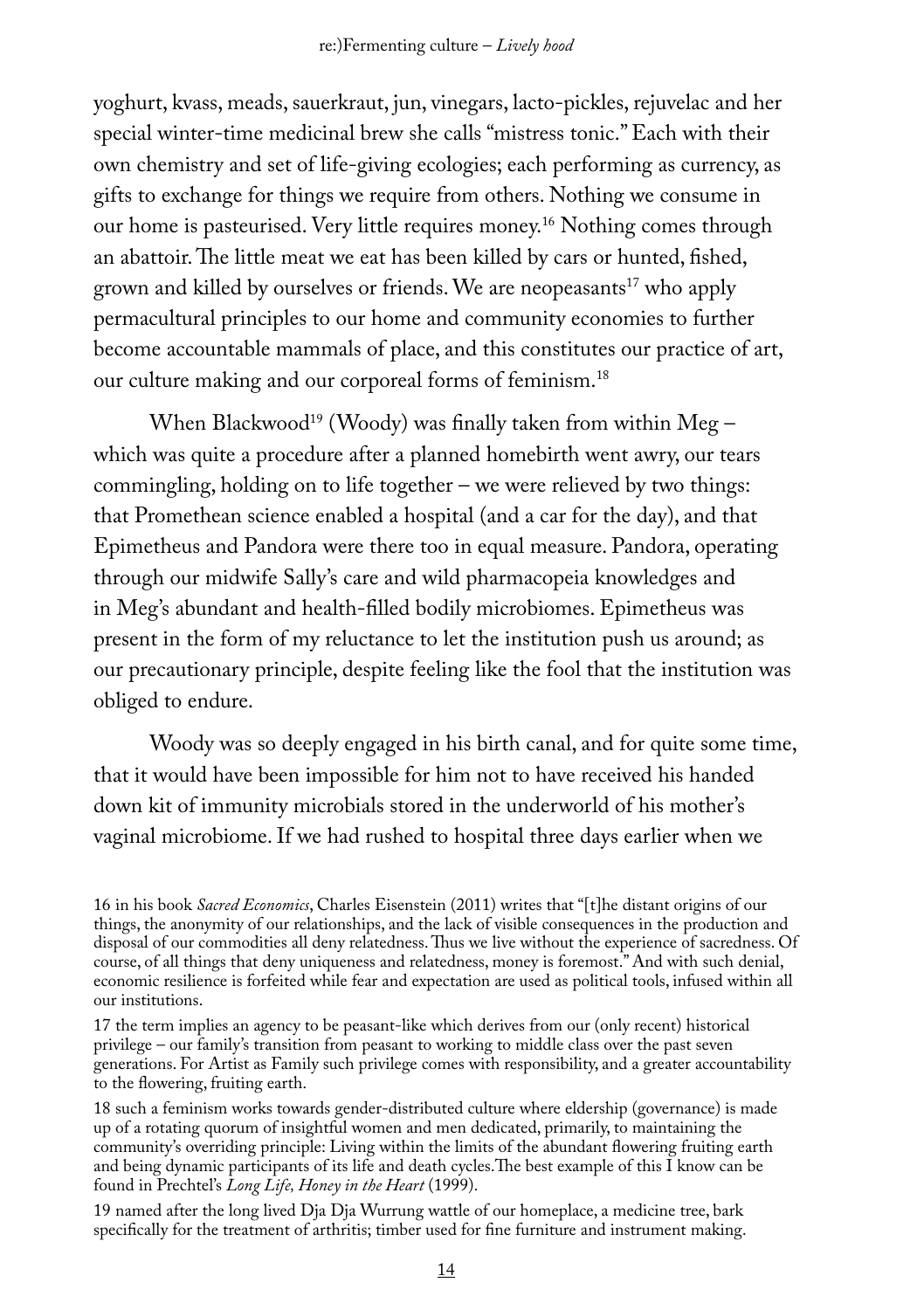observed meconium in his waters, and given over to the fear-mongering arena of an institution that must demean the intuition of patients, he would not have received his wild Pandoran gifts. When he was born I was struck by a thick caking of substances on his crown and I knew, without science lab, medical degree or microscope, he was delivered by all three gods, and the many others who have followed our peoples in travelling succession from far and wide.

Today, Woody is a child brimming with health and happiness and a considerable part of this story is because of his active role in producing our home-grown and fibre-rich food, which he daily feeds into his serotonin-rich<sup>20</sup> gut. But his vitality is as much to do with his original engagement with cultured life, with his indigenous maternal microecology, $^{21}$  handed down, mother ancestor to mother ancestor, contiguous with the handed-down autonomous health of his home-birthed older brother, Zephyr,<sup>22</sup> born in the small house I built with my own poet hands.

Zephyr is the reason Artist as Family came to be. It was his seven yearold spirit running down the wallaby track from home, jumping over fallen trees, hopping across the Wombat creek, scaling the rock face with daring skill, and arriving at our lunch spot only to reassemble the forest's ground stones into little worlds of imagining with his stepmum, Meg. This beautiful biophysicality and simple play was a long way from the invitation I'd just received to apply for an artist-in-residence. At the time photographs of the Pacific trash gyre $^{23}$ were circulating around the internet. What is art's role, I was asking myself, in a culture permissive of its toxic disposability? Coupling Zeph's exuberance, hope and liveliness and Meg's and my growing understanding of just how bad things had become, I proposed a residency as a family beach holiday where the three of us would spend 17 days foraging food and drink packaging along the beaches, ocean cliffs and throughout the city of Newcastle in NSW. The work itself was a durational treasure hunt, our first performance as a collective, hauling back bag after bag of plastic waste and aluminium cans into the cultural centre

20 some effects of low serotonin include depression, obesity, anxiety, panic attacks, insomnia, irritable bowel.

21 the vaginal microbiome could be considered Pandora's original vessel-ecology; the original underworld from where human life is brewed. The anxiety that arises in our culture in the presence of the mysteries of underworlds triggers a response to expose and control, to clean up and lay bare.

22 named after the Greek god of the west wind, Zephyrus; a warm and gentle breeze – another form of gift.

23 Chris Jordan's horrific photographs of dead sea birds with their guts exposed, show a diet riddled with plastic bottle caps, cigarette lighters and numerous other anthropogenic wastes, had only recently been released.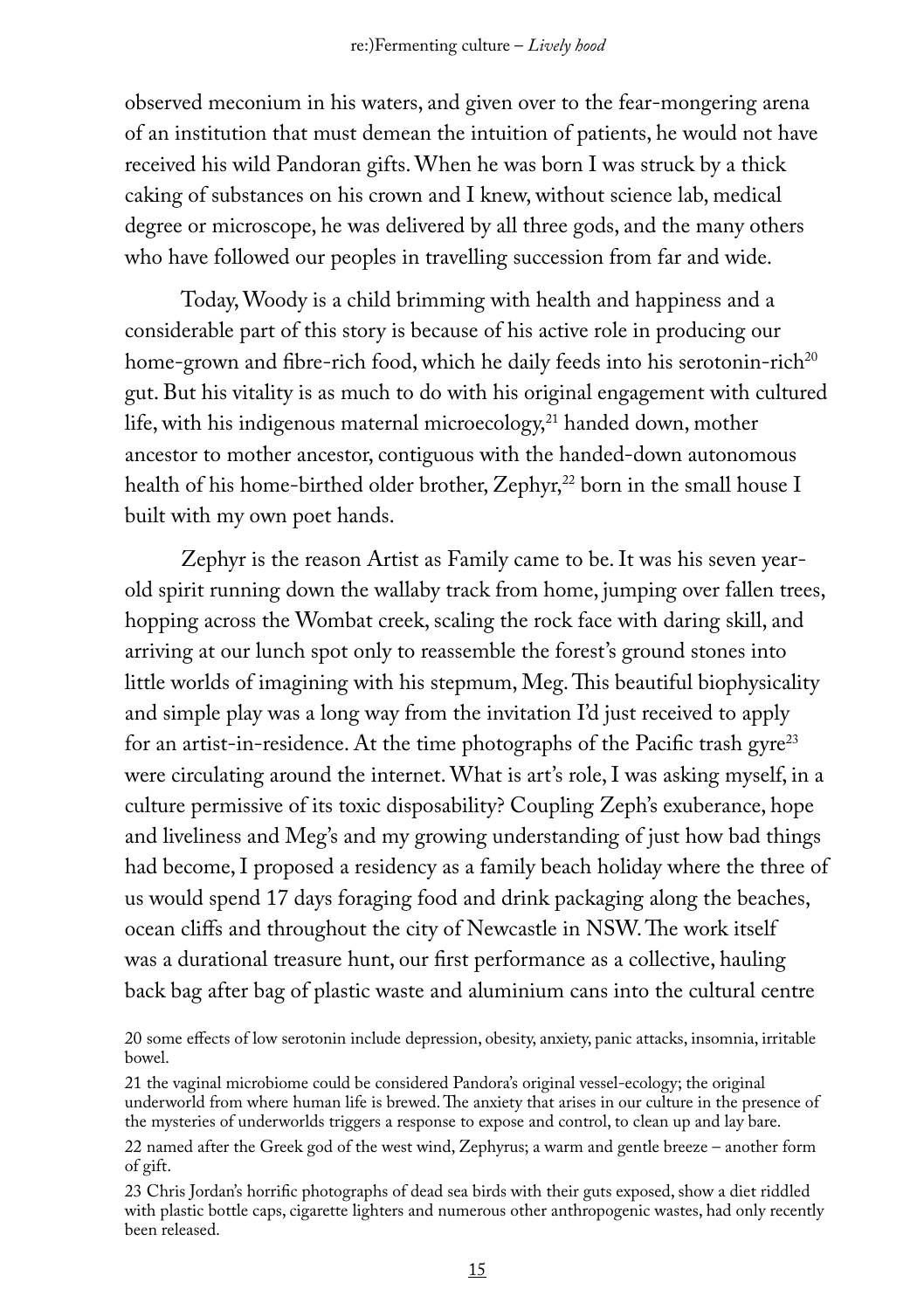that was hosting us as part of *This is not art* festival. In 17 days<sup>24</sup> we amassed a monumental pile of what I now call "unproductive death," as a cultural mirror reflecting back onto the Promethean-only city that had produced it, that had allowed it to be.

With Woody (now five years-old) as her eager apprentice, Meg passionately tends the fermenting table set up in our kitchen where things go-gas and glug and perform age old rituals. While Woody is an enthusiastic advocate and student of fermented food and drinks, his ten year older brother has reached a ripening age where for the moment sugary drink and food are more seductive to put into and extirpate his gut. Zeph finds money, works jobs for, and has even stolen (as I did at his age) to supply his habit of lab chemicals and refined monocultural sugars (Coca-Cola, et al.), products augmented by con-men with big budget campaigns that target the young in a manner not too dissimilar to how the archetypal child predator operates: undermine parents, care-givers and elders, seduce with cheap treats, groom with tantalising images – prime to exploit.

For a culture of uninitiated people there are many holes that need to be filled and fires to be lit, and the people who dedicate themselves to making money prey on this. Zephyr's initiation process, as it has been painfully, lovingly, and almost ineffectively curated by me<sup>25</sup>, and nurtured through many community friends<sup>26</sup>, helps to counter the pervasive ad-men, and Zephyr is growing up learning that despite his weakness for gloss, brands, sugar and other poisoned gifts, no one can make choices on his behalf. The harm he commits to himself and to others is part of a separating process within a culture that leaves initiation to the internet and big business, and a culture that has all but lost its eldership.

For Artist as Family Pandora is a goddess. She brings praise into our home and sings health into our living through her ferments contiguous with her and our grief. We feed her our walked-for and gardened fruits, avoiding as much as possible the rampant spread of glyphosate<sup>27</sup>, and she returns us brewed

<sup>24</sup> https://vimeo.com/7006254

<sup>25</sup> as opposed to my ideal: Zeph's and his peers' initiation into the Pandoran realm, curated by a quorum of community mentors and elders who honour and hold close the necessary separation children must make from their parents to grow up beyond the infantile and pollutionist consumer culture we have all been born into.

<sup>26</sup> stonemasons, farmers, market gardeners, home-ed teachers, builders and multi-skilled permaculturists

<sup>27</sup> a herbicide; known carcinogen; another (industrial) example of Prometheus without Epimetheus.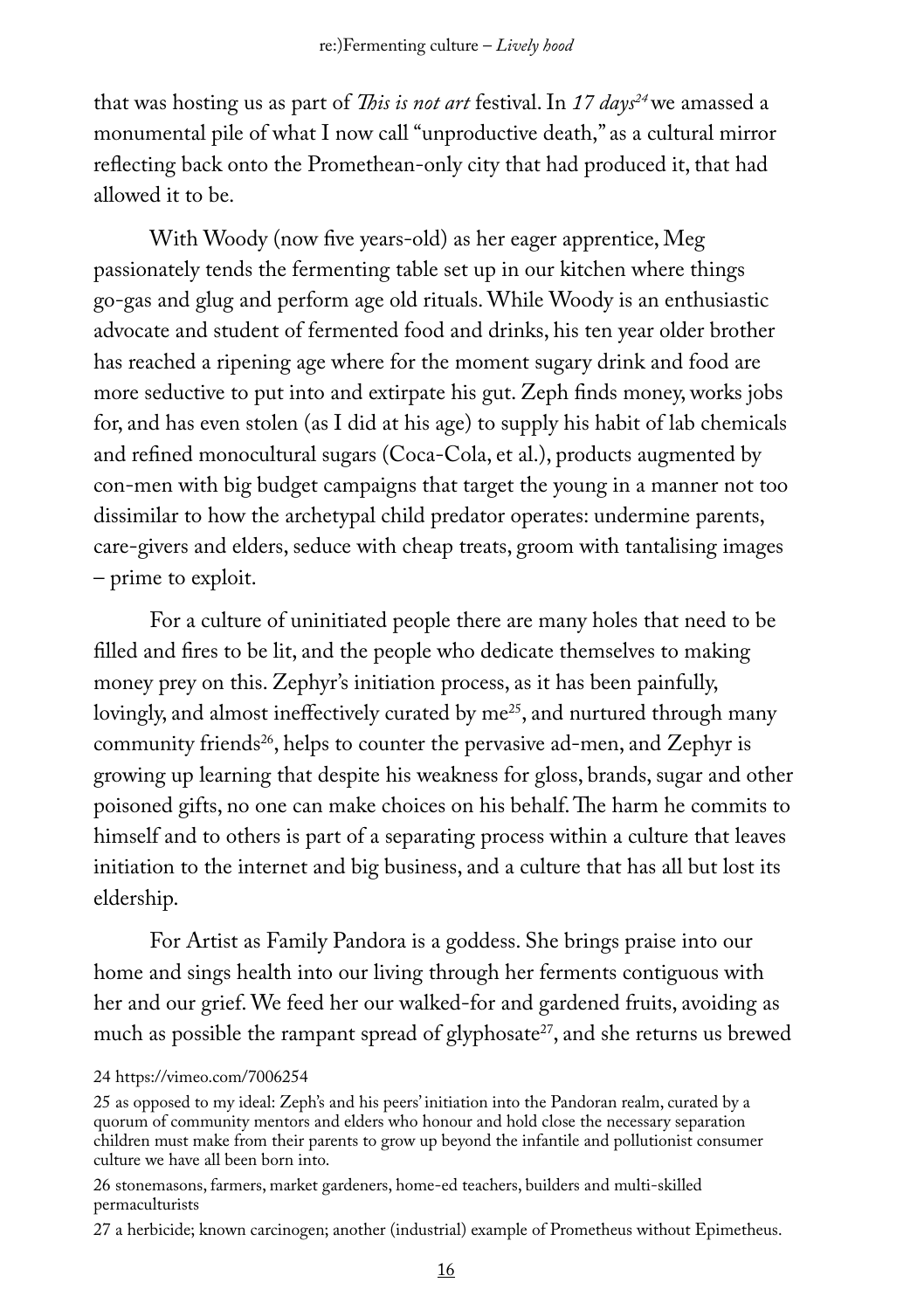gifts from the forests, streets and gardens we tend. It is Pandora<sup>28</sup> who provides for the transmission of beneficial microbes from mothers to their children at birth<sup>29</sup>, and provides not just beer but all the brewed up gifts of the body and homeplace that flow in unregistered regard. She is the possibility of wild life and wild death, the shaman who fights certainty and sterility and brings us resilience, insight and hope.

Zero, the fifth member of Artist as Family, came home with us one day as a timid, quivering little sack of skin and bones. He slept with us every night for seven months until he rose out of this attachment into the tough little man-dog he is today. This sweet, intuitive, rough-coated barker, a hunter of rats and rabbits, and more than anything, familial love-giver, produces some of our best medicine. As he has never eaten commercial dog food his healing dog lick serum (*whey*) is a gift to the whole family.30 Our lifeway of radical biology enters and is entered by all domains. When I am with Meg, and we have had a glass of the wine that I yearly ferment with wild yeasts and the grapes that grow on the back of the town's public library that permaculture friends planted twenty years ago, my mouth is awash with love of both the private and intimate, and of community togetherness.

No one in our house washes very often. The boys, well, because they're boys and we're not pedantic parents. We adults just occasionally as we're adamant water conservers and have come to a neopeasant realisation that it's not necessary to wash any more than is required, which for us is about once a fortnight.<sup>31</sup> In summer we sweat with our labours and swim at the lake where we fish for redfin on dusk. In winter we run an occasional bath or cook out cold

30 dog saliva contains antimicrobials capable of killing bacteria such as Staphylococcus, Escherichia coli, and Streptococcus, and animal behaviourist, Cindy Engel (2002), understands "the saliva of all mammals is an excellent disinfectant, and one type of antibody, IgA, that is particularly common in saliva is active against viruses such as polio and influenza." All this accounts for why my unschooled, intuitive grandmother, Eris Sophia, always told me to let a healthy dog lick your wounds, and why I've always regarded her wisdom, because a dog just wants to do it and a dog-licked wound feels immediately becalmed and heals rapidly. Sophia in Greek means wisdom.

31 our skins' microbiomes benefit from this. We have grown up past Alexis Wright's (2006) analysis of the intruder, that "everyone of the white skin jumped into their showers and scrubbed themselves hard for this is what high and mighty powerful people did when they felt unclean." We don't have this sense of shame anymore.

<sup>28</sup> working closely with the flowering earth goddess Demeter and her daughter Persephone, queen of the underworld. See the Eleusinian mysteries.

<sup>29</sup> if children are born by caesarean-section today they are swabbed on their foreheads with a coating of microbes from their mother's vaginal microbiome. This ensures the succession of microbial immunity continues. Swabs were conducted when Blackwood was born, it was our gut intuition to resist the hospital's Platonic panic that in turn enabled his kit of immunity microbes to be passed down to him.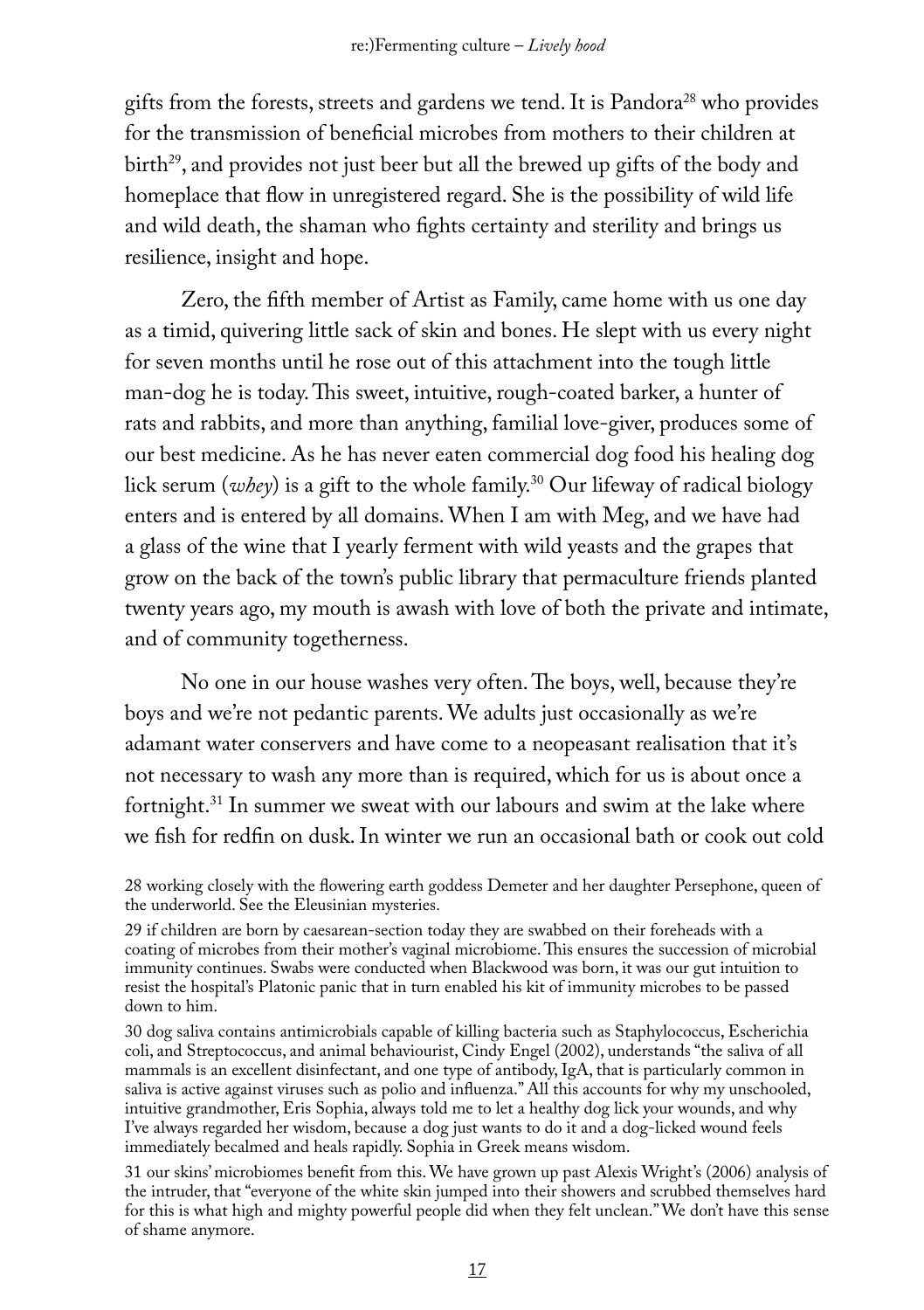season toxins in our rough-cut, wood-fired outside sauna we've dubbed the Cookhouse, throwing a bucket of cold water over us in near snow conditions to complete the ritual.

It is the little places of hawthorn and ringtail drey, the secreted, grown over, left alone mushroom and rabbit places of blackberry and native cherry that have called us home. For home has become the flow of gifts between enigmatic entities – neighbours, friends, SWAPs, community others, oldtimers, newcomers, and the many communities of the living in the near forest. Life in this emplacing and oldtimer tree-world isn't an ideological polarisation of good and bad species. All is food, all is labour, all is relationship, all is gift. All is life willing more life, making and taking more life to make more of it possible. This is birth's and death's possibility. This is their relatedness.32 For our mortality offers something special – the will to make more life possible; to be part of an ecological succession; to be instrumental in making the earth flower and fruit, again and again.

32 we have many responsibilities to the homeplaces that have claimed us, which no bureaucrat, mortgage broker, policing authority or politician can account for, or manage. Likewise, if we let go of the fore place of Promethean tools, the supposed fixing and improving devices that as a culture we can be so smug about, we may well witness Epimetheus and Pandora returning to our lives. For Artist as Family, this has been a ten-year transition from subjects incarcerated in hypertechnocivility to what Martin Shaw (2016) calls "slow ground stories."

"[T]o be of a place," writes Martin Shaw (2016), "to labour under a related indebtedness to a stretch of earth that you have not claimed but which has claimed you," is a sober directive in a culture that submits to Plato's *Laws* concerning the privatising of property. While our title of land enables us enough stability to plant deep roots and not be subject to the whim of a fickle landlord, we have been claimed by this land and much more beside it, and recognise it as foremost Dja Dja Wurrung and thus beyond ownership, beyond claiming.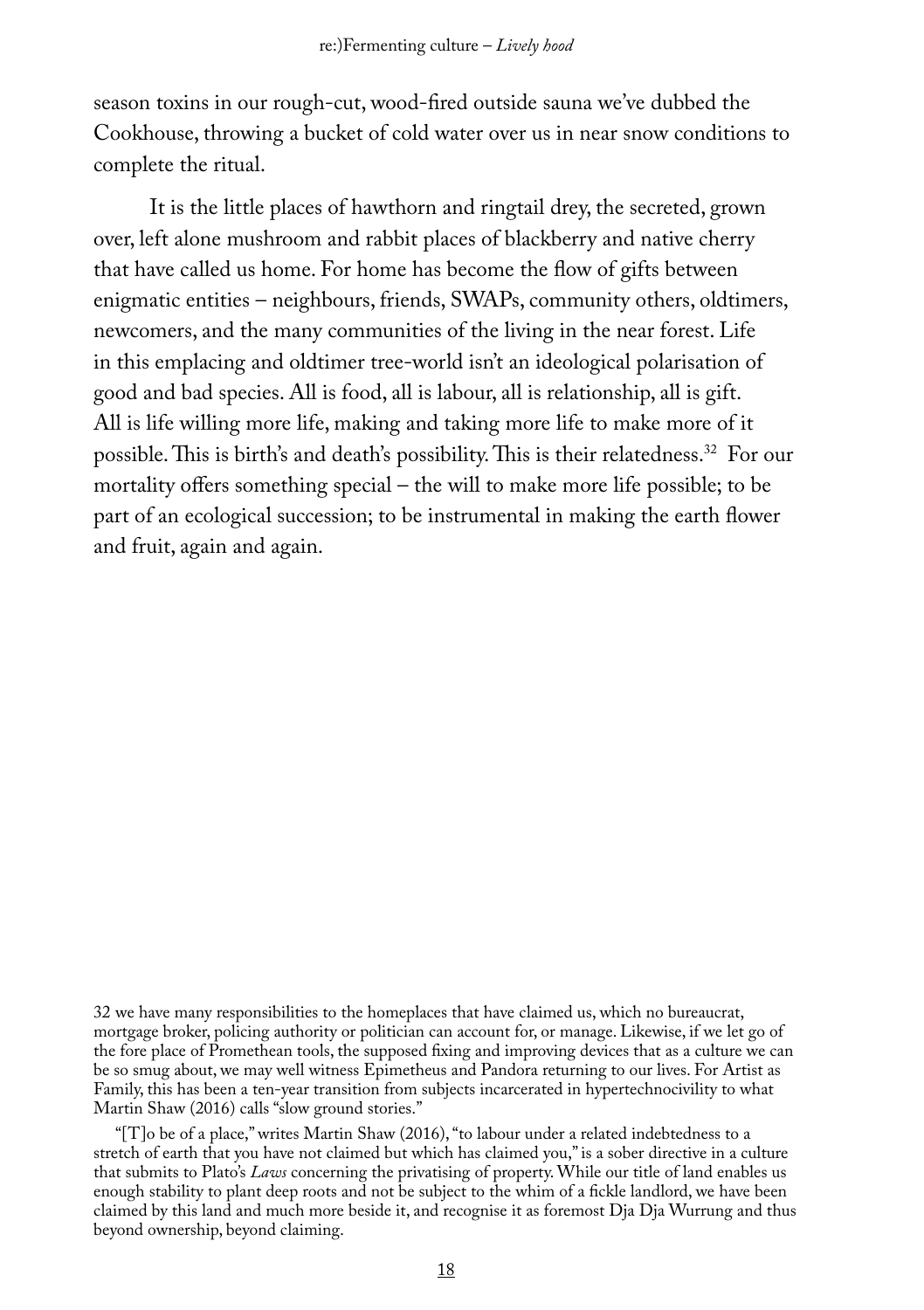#### **Afterwords on the way to a summary**

For Artist as Family culture is the capturing of death in delicious inebriation, to behold or hold up for short brilliant moments grief and praise in the same intoxicating and unpredictable instances. There is no expectation here. No certainty. No holding on to the moon. Culture is fermentation, composting, humus and poem making, thought distilled and triggered from the gut. For the gut is where the logic of inherent knowing dwells, knotted with grief and consternation or becalmed and affirming. Through Pandora we embrace uncertainty, we roll with her exquisite ambiguity and grace, and familiarise ourselves with her autonomous forageable foods as much as cultivate a permaculture. Displacement may come soon enough. Our resilience is our "near ground" art and craft.33 This is Promethean jug, holding Pandoran brew, given to we drinking Epimethean fools to tell and retell the grieving-praising slow ground stories of our transition away from what Deborah Bird Rose (2011) calls "man-made mass death," and on (again) towards the flowering fruiting feminine earth. Its beauty and its darkness.

It is our intention that our children will leave home knowing how to turn waste into useful things, how to repair and service their means of mobility, how to build small temples of eloquence and regard, how to capture and store energy and water, how to grow, preserve and ferment food, how to fish, snare, hunt and make tools for such retrieving, how to steward their local environments and share their knowledges with community friends, and those who need or ask for help.

Despite what they become, where their adult interests will lie, they'll be prepared to adapt to whatever their future brings, to become adults not focussed on money and property and polluting entertainments, but on caring for the health of all the living. They will leave home having heard from their parents the imperatives of keeping the gods (the fermentation entities) of their intimate walked lands nourished on the biophysical gifts of their own making. The imperatives of speaking with eloquence and without war, but not in sentences that roll over and with ease enable unjustness or a dwelling within blind hope or expectation.

<sup>33</sup> "The stories we need," writes Martin Shaw (2016) "turned up, right on time, about five thousand years ago. But they're not simple, neat, or painless... And what's more, they have no distinct author..." These stories have been interpreted, re-interpreted, lovingly tended as well as ideologically reframed to become our cultural memes.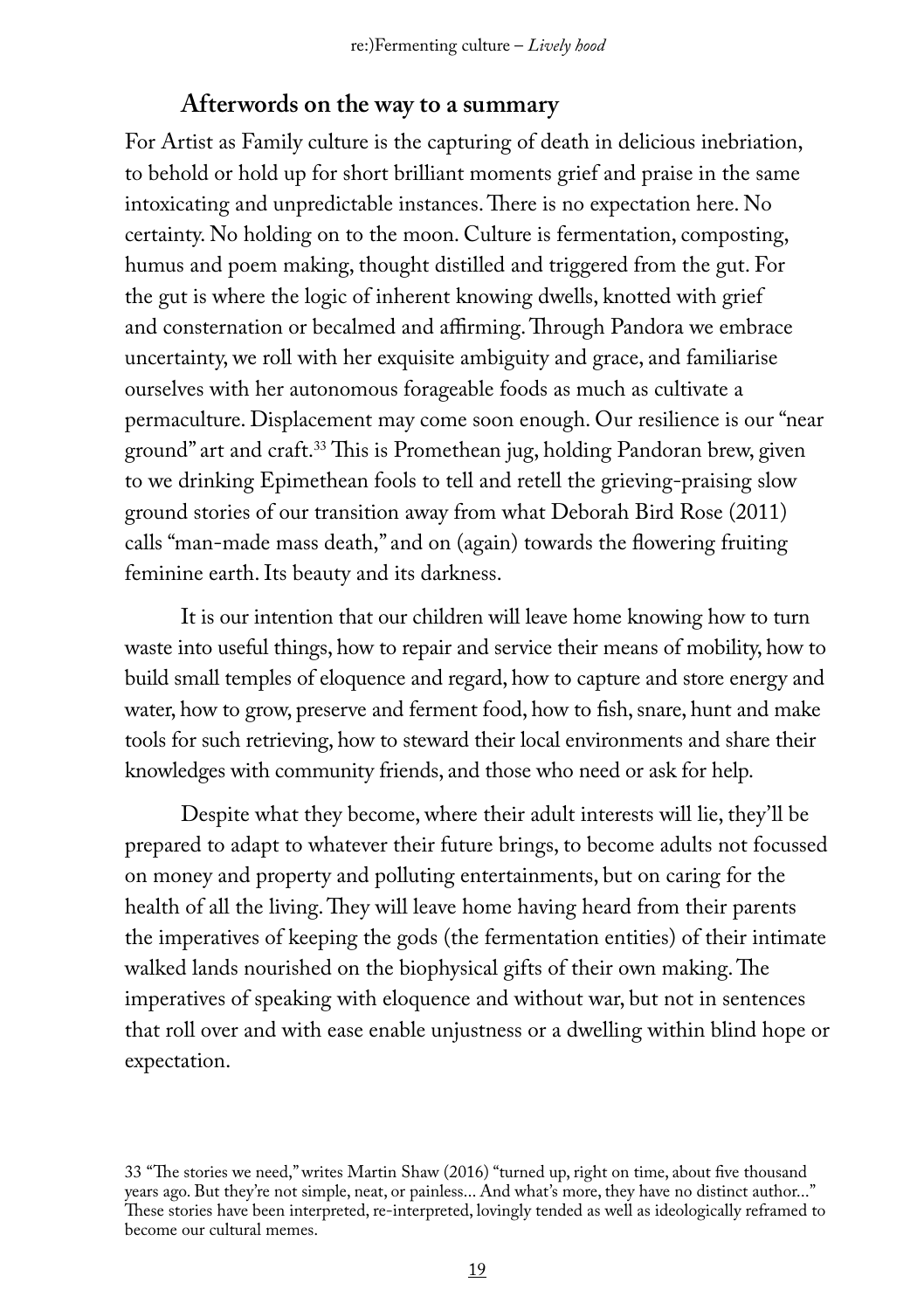After two decades of work, where from the vista of Epimethean hindsight I see how I have clumsily put myself through an initiation of sorts, formed and been formed by my community where I play a role of labouring, gifting and receiving, I have come to understand that culture is the propensity to sing more life into life and to nurture the operations and ecologies that make this possible. In all our neopeasant activities and Pandoran brews that call us home to what Prechtel calls our "indigenous soul," we can become again ecological performers of culture.34

What I have learnt in this time is when we return to a loved homeplace, where the animate and vegetal have burrowed deep into our being we begin to sense the possibilities of lasting peace. If we return to peace – for the idea that humankind is only destructive and opportunistic is a fallacy promulgated by storytellers preying on our most imperialist instincts – we would have arrived through the stories we are telling our children, the visions they and we have as we fall asleep each night. If our minds have no peace, peace has no agency.<sup>35</sup>

I sense now that the flow of gifts established between such gods – the hawthorn, wood blewit, rabbit, chickweed, and wild apple gods, to name a few – are entities who go from forest and garden to gut microbiome and back to the earth again as life-giving humanure, potash, activated biochar, nitrogenous urine, mushroom spore and humus-mimicking compost. Because we already participate in the flow of such gifts, we know the possibilities for such economy. Enabling the grounds to reestablish sacred economies will encourage the possibility of regenerating and refermenting cultures that are once again abundant, given to and at peace.

34 as "civilisation's absurd imperative," writes Prechtel (2015) "goes rushing past in its never ending state of emergency," the money of such reckless and unaccountable destruction will dry up long before the last tree is standing. The central ideology of the West's modernity – that depletion economies can construct certainty through institutions and defy the enigma and poetics of the flowering of animate and vegetal entities – will perish into layers of ground already regarded as the Anthropocene.

35 Key to a transformation of culture to peace is the initiation of boys into the sacred realm of the goddess of fermentation Pandora, producing nourished men with becalmed guts who commit no violence towards womankind or the flowering goddesses of all the small places. With nourished guts and the reestablishment of community mentorship and eldership our boys will hear the importance of the story of the foolish god of forgetting Epimetheus, and be shown how to counter their own delicious Promethean bravado with warrior-regard that champions the sacredness of the feminineflowering-fruiting ground. The inevitability of the decline of affluence will trigger much violence, ill health and falling populations, but it will also offer us opportunities. Communities will have the opportunity to localise again in story and place. Travel and the exchange of stories between peoples will become immersive again and slow, and the big stories of creation may become less abstract, more grounded in intimate details and senses that allow for life to become praised in its unpredictable manners of operation. "I think it's time," writes Martin Shaw (2016), "we went looking for the small gods again."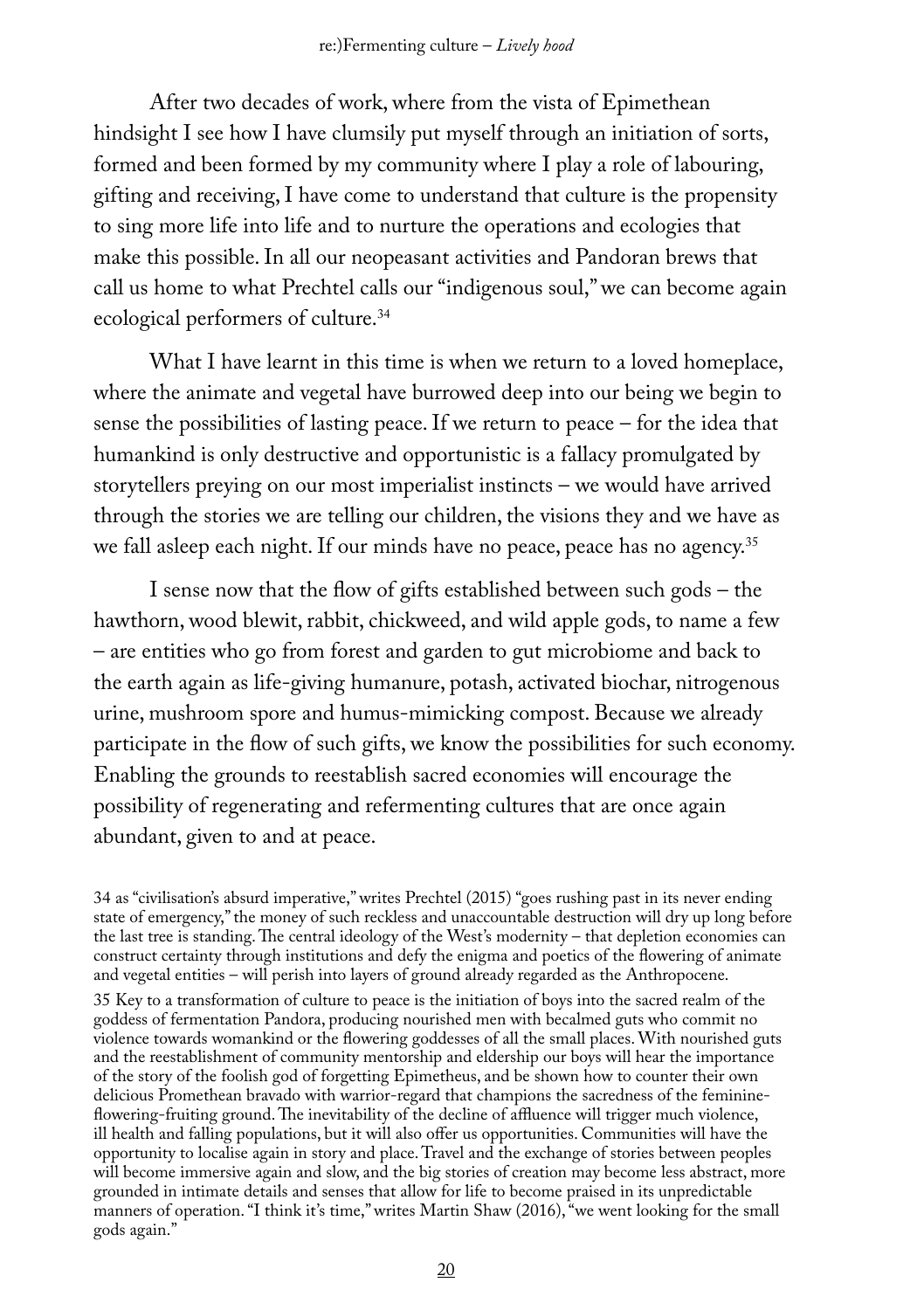Despite how unfit we are as a people to create such culture, these worlds are possible. It will take many more folk to dedicate their lives to abundance and gifting as their primary economic and social motivations, replacing the depletion, extraction and *unproductive death* ideologies of the global economic monoculture. And we will have to adapt with far less affluence and with climate instability. The change required in us will need to occur from the gut up. Thought in mind without fibrous fermentation is superfluous for the changes now imperative for culture. We can no longer put poisons in our food and expect to be nourished and ready to heal.<sup>36</sup> Understanding the all-giving of microbiome health may well return us the required insight to heal the biomes of the world and help revive our cultures' (all but lost) spirit for renewal. For this is the story of Pandora, the goddess, her presence is the possibility of death's gift – fermentation. It is she who honours the multifarious cultures of decay from which renewal springs.

A culture that has lost its beginning story is a culture adrift, destructive and self-harming. While the West can be seen as synonymous with imperialism, this is not our old people, this is not our true culture, gender-lopsidedness is not our only heritage.

We were once Pandoran, all-giving, and we can be so again.

36 if we eat tortured animals and mined-earth vegetable products we take in such impoverishment and construct a torturing, extracting, depleting culture.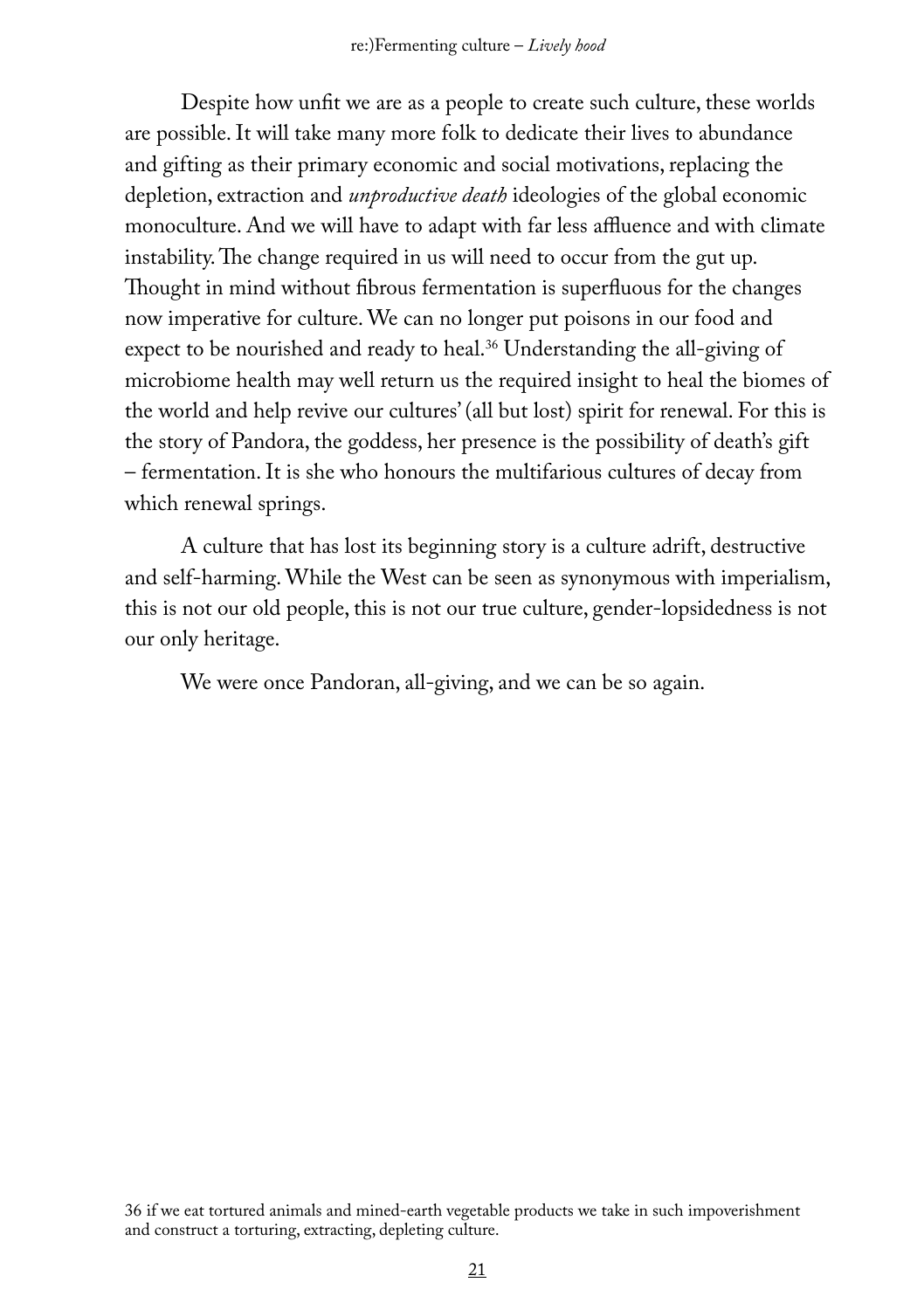re:)Fermenting culture  $-Lively$  hood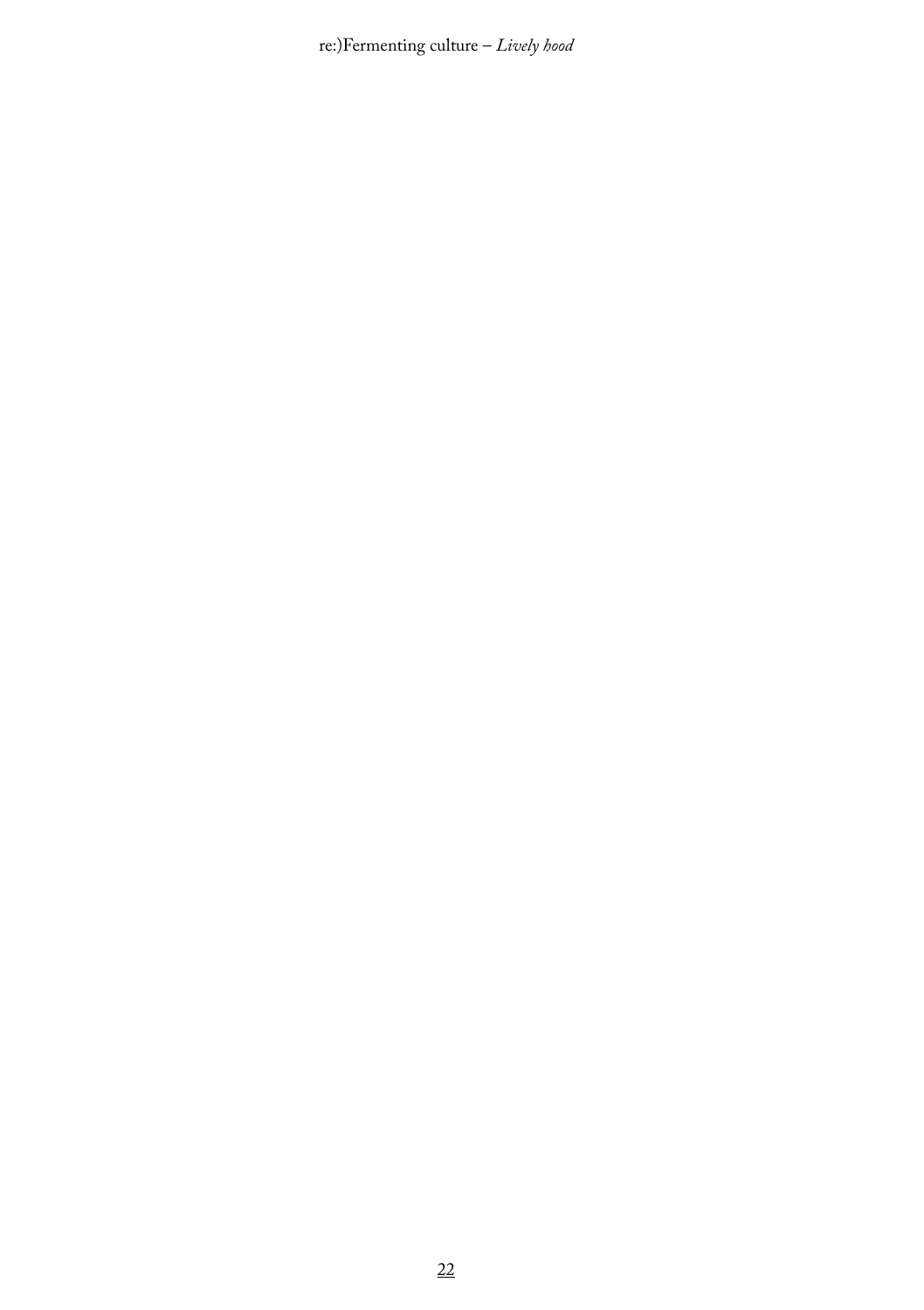re:)Fermenting culture  $-A$ corn and hawthorn berry honey beer

## **PART THREE**

# Acorn and hawthorn berry honey beer

recipe of season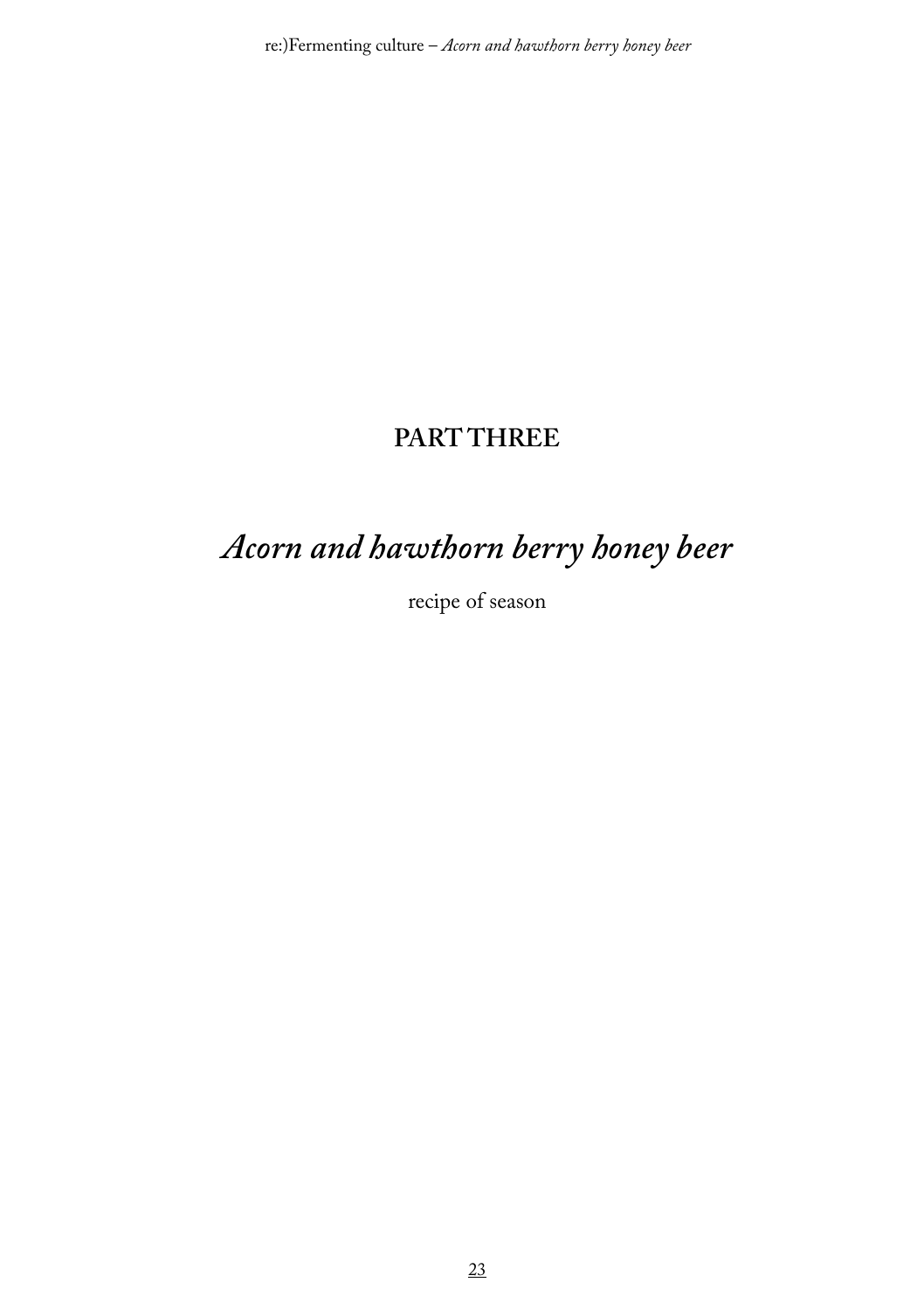I developed this brew from the gifting bounties on hand in autumn. The honey comes from the autonomous bees we shelter in the garden. The hops from the vine that grows up the east side of the house and aids our sleep through the warm flowering months. The hawthorn berries we collect from nearby trees, and dry for tea making. We also make fruit leathers with the berries which contain pectin that aids fruit setting. The acorns gathered from the oak tree in the garden, which was self-sown and already established when we came to live at *Tree Elbow*. The untreated rainwater harvested from the roof that shelters us. I call such a walked-for brew a locasphere beer. The origins of each ingredient are more than known, we have a close, labouring relationship with all the processes of life that make such a beer possible.

You will need some Promethean tools. Foremost, a clean 30 litre brewing vessel with an airlock. I scrub my barrels after each brew with a garden-safe soap and a scrubbing brush. I store my bottles and barrels clean and rinsed, never allowing scum or sediment to sit and cake on any of them. This avoids infection and tedious amounts of scrubbing. I don't use sterilising products for any of my processes. If you are careful such chemicals are redundant. Beer and wine have been brewed for millennia, well before lab science. You will also need a 15 litre cooking pot, a brew bag (or large cheese cloth), and a stirring paddle or wooden spoon. It would be wisely Epimethean of you to steep the wooden spoon in boiling water before use.

Gather up your Pandoran ingredients: *3kg cold extracted honey (fermentable) 2kg coarse acorn meal (fermentable) 20g hawthorn berry (fermentable) 3g of dried hops flower (flavour) 20 lt untreated rain water*

Unless you have acorn meal on hand already you'll need to make it yourself. No supermarket will sell any of the ingredients for this recipe, with the exception, possibly, of cold-extracted honey.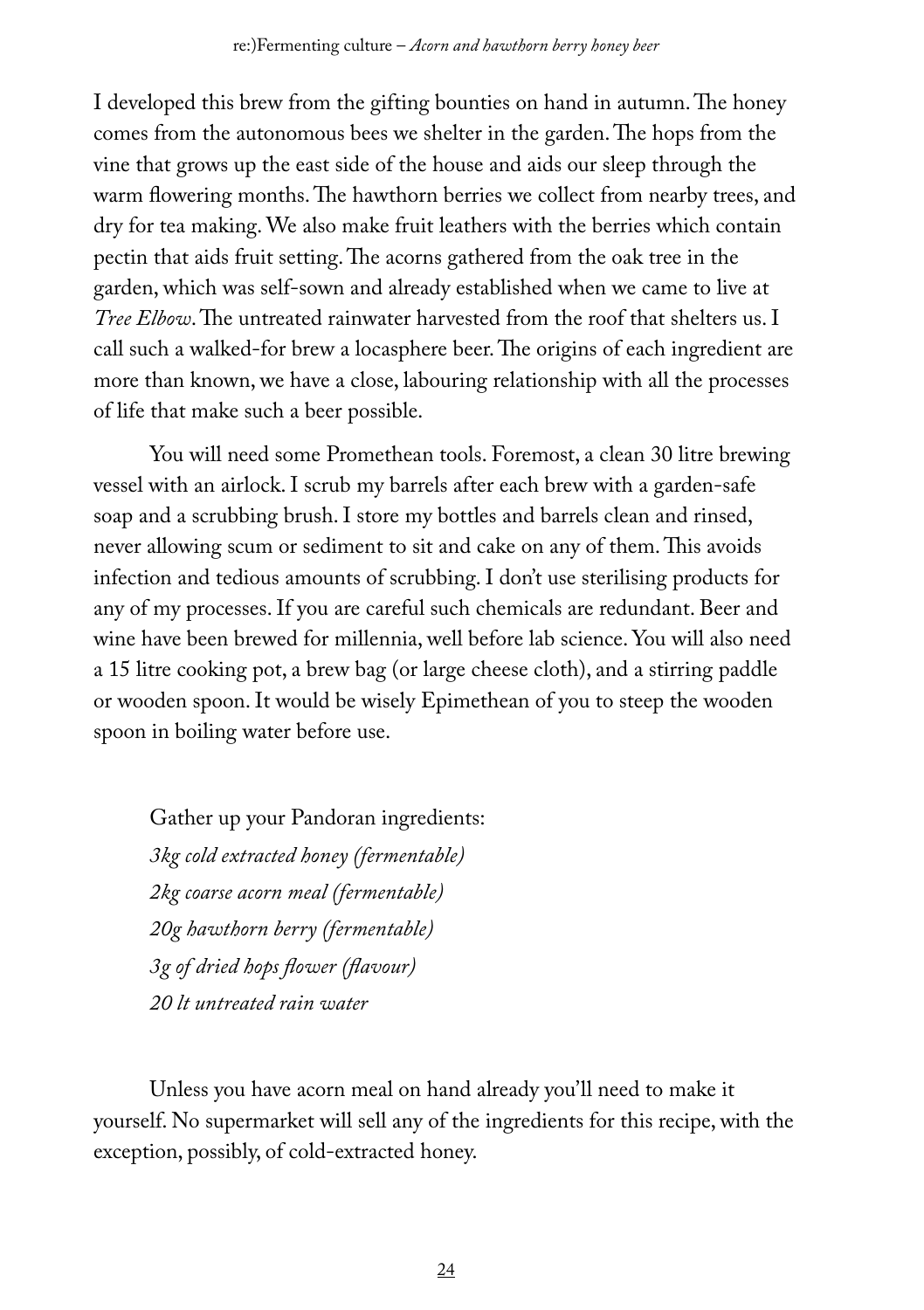Harvesting acorns is easy, you simply wait for them to fall from the tree and you pick them up. The labour is in the shelling. We use nut crackers and generally wait until we have a gathering of folk come to visit and help. Sitting around an outside fire in the autumn with a group of natural-born storytellers shelling acorns can give joy to what might otherwise be tedious work.

After shelling, crush or cut up the shelled acorns into small chunks. For the two kilograms of acorns bring five litres of water to the boil, take off heat, and drop the acorns in a brew bag into the water. Steep for 20 minutes each time. As we use English oak we need to leach out the tannins, which we do about four or five times, changing the water after each steep. Acorns from all species of oak can be used, some will require steeping more than others. Shells can be used as mulch or for biochar, and the tannin water from the steeping can be returned (cold and watered down) to the perennial parts of the garden, your compost pile or used as a medicinal tea to rid worms and other parasites, the tannin water aids inflammation and reduces fever, and is considered to have anti-viral and anti-tumour properties.

After four or five steeps dry out the acorn chunks (using the sun, a low oven or a dehydrator) and process into a course meal (using a grain mill, food processor or mortar and pestle). The next stage is called the mashing process. Boil up ten litres of water, place acorn meal back into the clean brew bag, add hawthorn berries and hops and bring to the boil. When it comes to the boil take off heat and tea bag your brew bag in and out of the pot to help release flavours and let sit for 60 minutes. With the mashing complete you are left with the wort. In the meantime add the honey to your clean barrel. After 60 minutes remove brew bag from pot and tip in the ten litres of wort. It should be warm enough to melt honey, but not cook it. You need the honey unpasteurised as the wild yeasts in the honey will get to work to ferment the brew.

Add the remaining ten litres of untreated rain water. You don't want industrial chemicals from treated water in your brew. Using your paddle or large wooden spoon stir rigorously for a minute and screw on the barrel lid. Put in the air lock and add some water to it. Keep your brew in a warm place, even wrap a blanket around it and wait for it to start brewing. It could begin after a few hours or several days. The brewing time can vary between one and five days depending on the temperature of your house and the type of wild yeasts you've courted through your ingredients.

25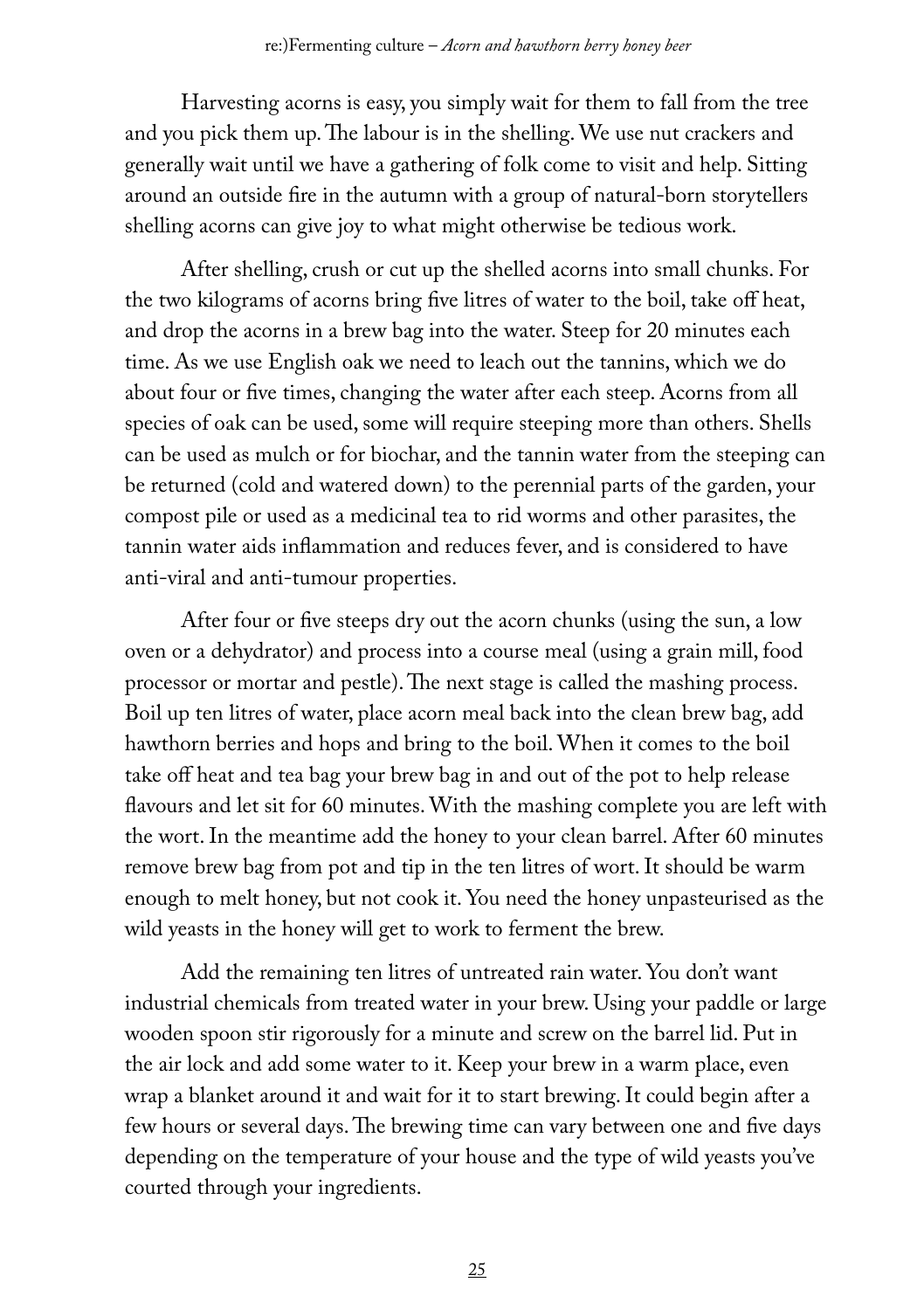After the brewing stage is complete, indicated by your airlock no longer releasing air bubbles for at least a day, taste the beer. If it tastes pleasant you've had a successful brew, so proceed to bottling. If it tastes awful there's a likelihood your brew has got an infection, if so return it to your garden or community garden as snail and slug bait, or just tip it into the compost or worm farm. There's no such thing as waste.

Let's work on the premise your brew tastes lovely in its first fermented state. Prime each bottle by adding half a teaspoon of honey to each cleaned and rinsed stubby (375ml), or a full teaspoon to a longneck (700ml), and fill with your beer. Cap and store for two weeks. I have collected dozens of twist top bottles and caps over the years so as I can reuse them over and over, making my brews another zero waste enterprise that money can't buy.

It is not a long storing beer, so if your brew is successful and it would give you joy to share it, you may want to hold a gathering with friends and celebrate the generous flowering, fruiting, bee-giving worlds with this beer. Perhaps your drink of choice to honour the winter solstice? It's best drunk when it's between 3-4 weeks old in the bottle, but try one after 2 weeks, and be sure to make a sacrifice to your local deities from where the gifts of your bottle derives.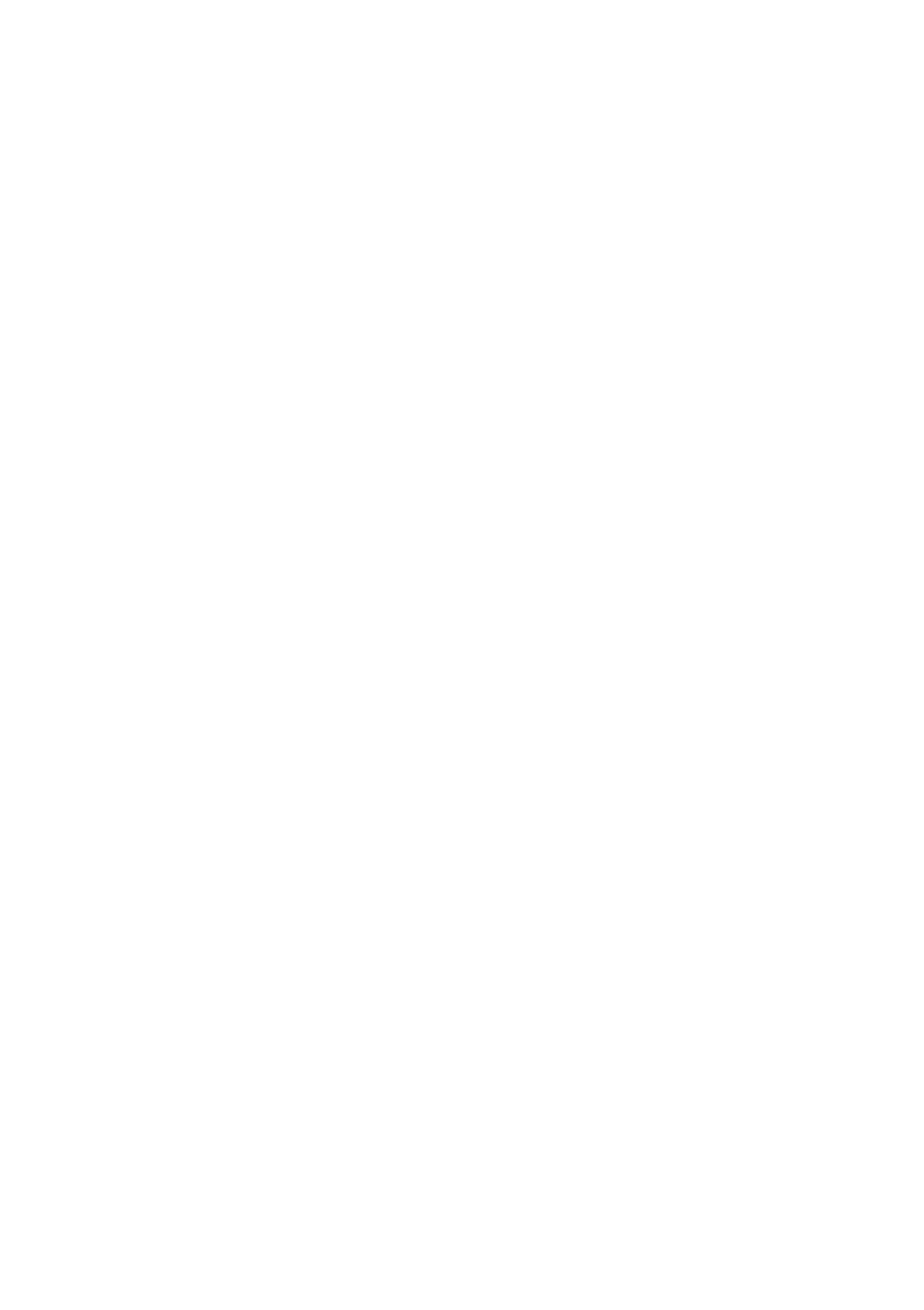*Artist as Family's fermenting table, the Pandoran hub of the house, Spring 2017. Photo: Mara Ripani*

-2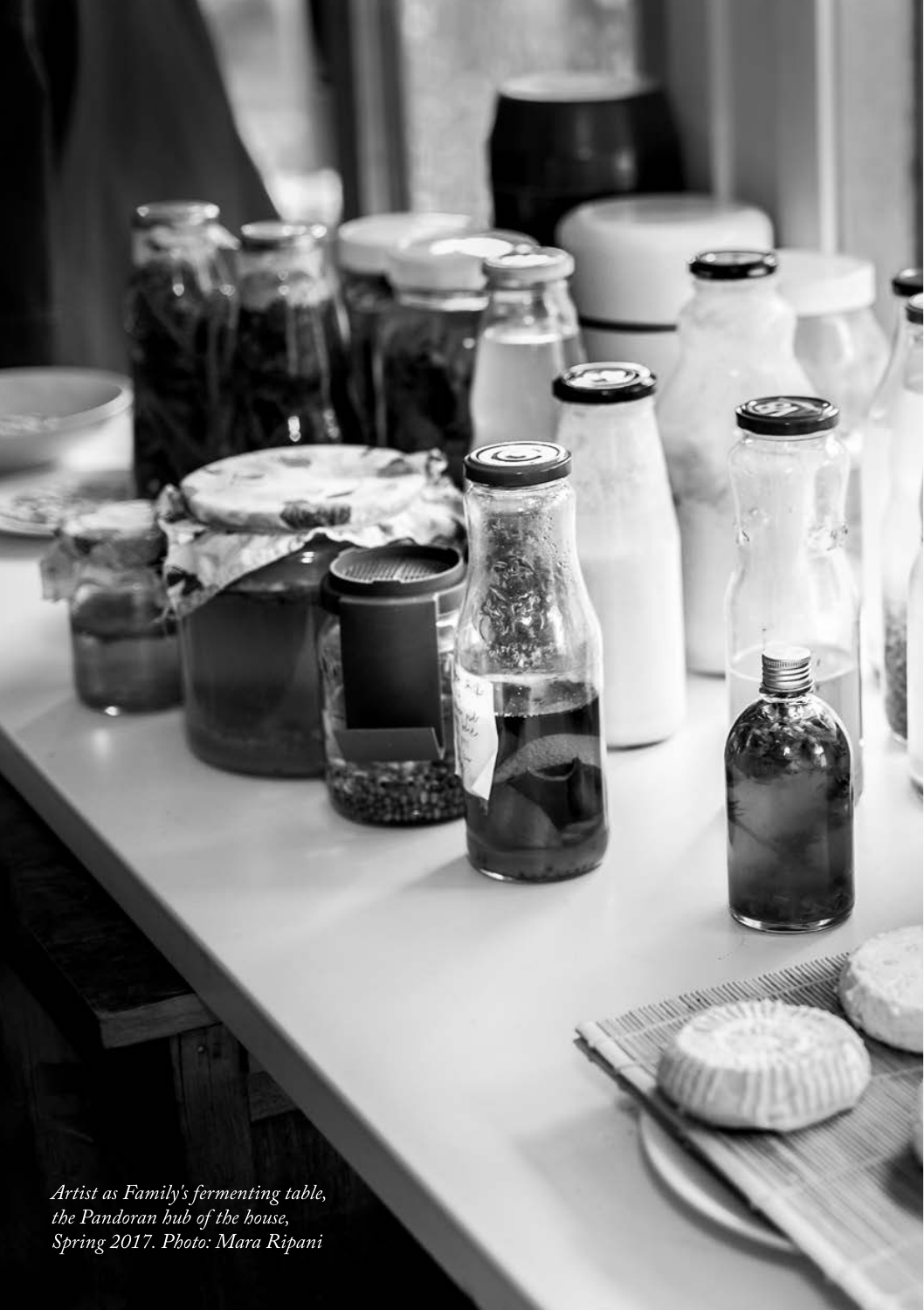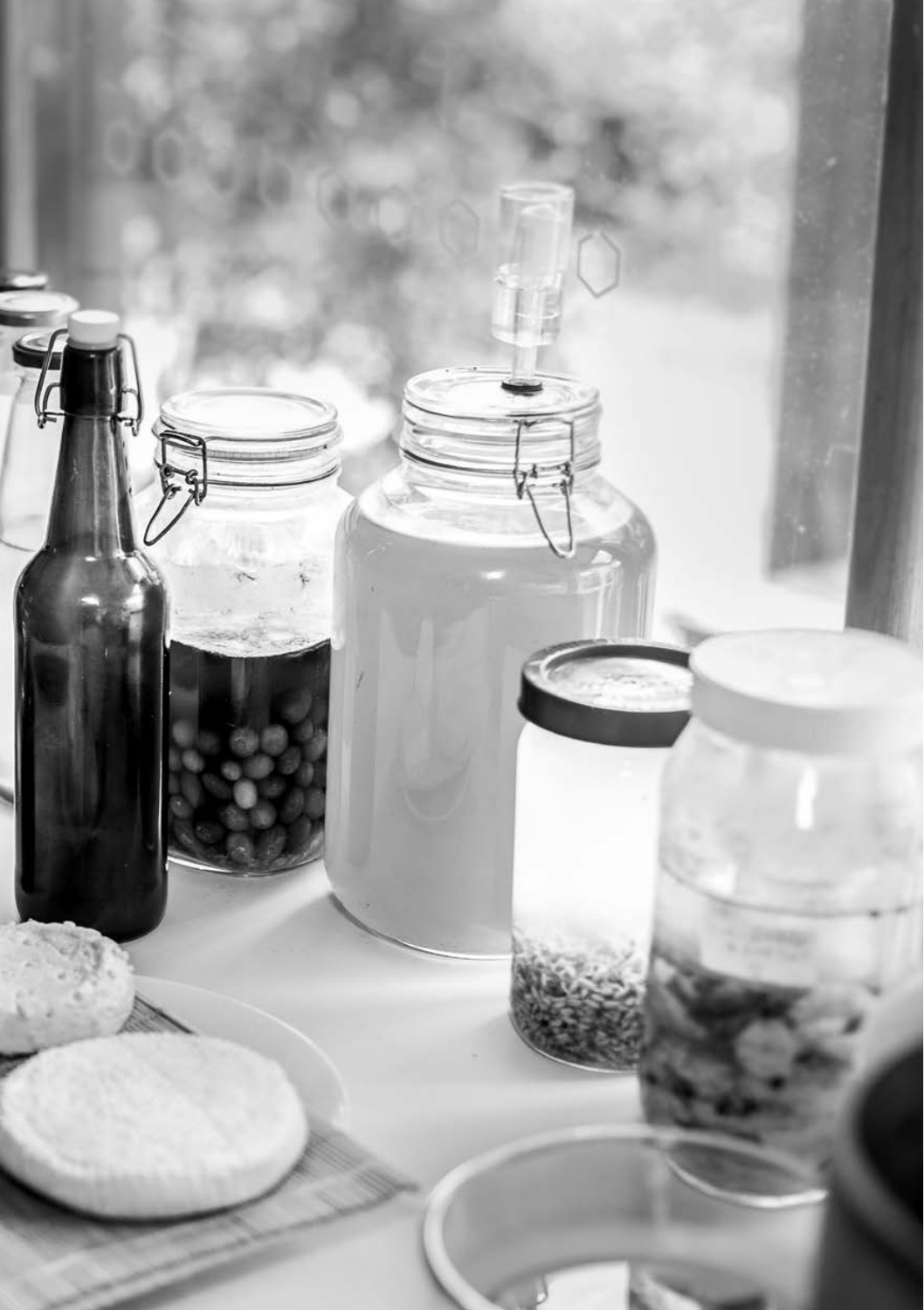# **Works cited (in order of appearance)**

Thomas, Gail. *Healing Pandora: The Restoration of Hope and Abundance,* North Atlantic Books USA 2009

Herodotus. *The Histories*, written in 440 BC in the Ionic dialect of classical Greek.

Plato. *Laws*, written in Classical Greek around 380 BC, Athens.

Blake, William. *The Fly* is a poem published as part of his collection *Songs of Experience*, London 1794.

Hesiod. *The Theogony*, the origins and genealogies of the Greek gods, composed c. 700 BC, Ascra in Boeotia (Central Greece)

Apollodorus. *The Library of Greek Mythology*. Trans. Robin Hard, Oxford World Classics, 1997

Illich, Ivan. *Deschooling society,* Harper & Row, New York 1971

Jones, Patrick. *Walking for food: regaining permapoesis*. Doctoral thesis, Western Sydney University, 2014

Buhner, Stephen Harrod. *Sacred and Herbal Healing Beers: The Secrets of Ancient Fermentation*, Siris Books, Boulder 1998

Brady, Maggie. *First Taste: How Indigenous Australians Learned about Grog*, Alcohol Education & Rehabilitation Foundation Ltd., Deakin 2008

Hughes, Robert. *The Fatal Shore: The Epic of Australia's Founding*, Alfred A Knopf, New York 1986

Prechtel, Martín. *Grief and Praise part 1*. https://www.youtube.com/ watch?v=h6h3JNOCTYc Emowell Project YouTube channel, 2014

Prechtel, Martín. *Long Life, Honey in the Heart: A Story of Initiation and Eloquence from the Shores of a Mayan Lake*, Jeremy P. Tarcher/Putnam, New York 1999

Prechtel, Martín. *The Smell of Rain on Dust: Grief and Praise*. North Atlantic Books, USA 2015

Meade, Michael J. *Men and the Water of Life: Initiation and the Tempering of Men*, Harper, San Francisco 1993

Shaw, Martin. *Scatterlings: Getting Claimed in an Age of Amnesia*, White Cloud Press, Ashland 2016

Eisenstein, Charles. *Sacred Economics: Money, Gift & Society in the Age of Transition*, Evolver Editions, North Atlantic Books USA 2011

Engel, Cindy. *Wild Health: Lessons in Natural Wellness from the Animal Kingdom*. Houghton Mifflin Harcourt 2003

Wright, Alexis. *Carpentaria*, Giramondo, Sydney 2006

Rose, Deborah Bird. *Wild Dog Dreaming: Love and Extinction*, Charlottesville and London: University of Virginia Press 2011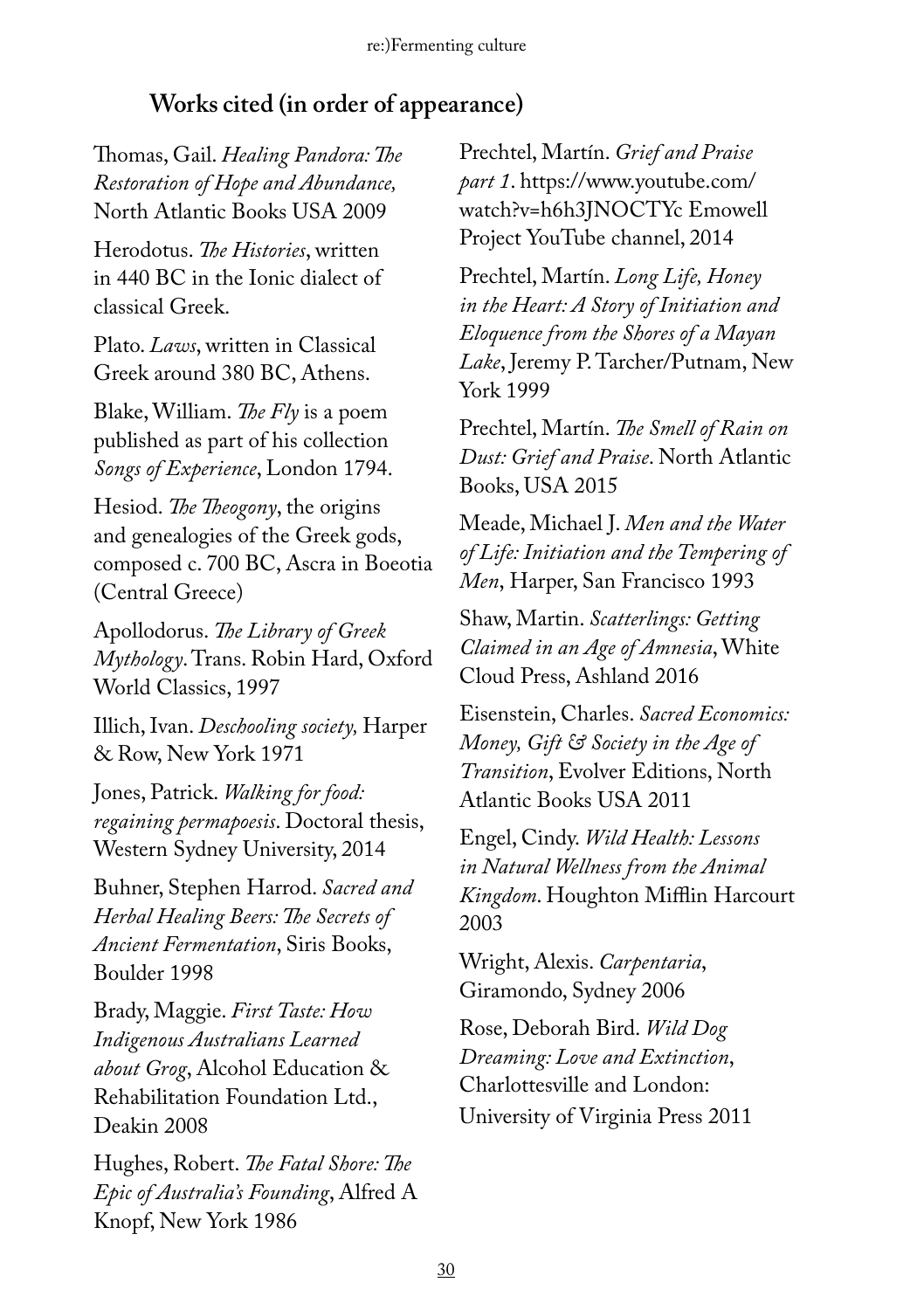

# **About the author**

Patrick Jones' work is a poethical redress of the economies of homeplace; a performing and refermenting of culture that is accountable to the resources and communities of life required to make it. This practice he calls *permapoesis*. His work, both written and biophysical, surveys Jones' familial and communal emplacing on old Dja Dja Wurrung country in central Victoria. It borrows from the economic lifeways of Aboriginal people

and enacts modes of lifemaking akin to his own indigenous and peasant ancestries. Jones' practice calls into question what is art, where does it reside, who is it for, and what communities does it belong to or stand upon? Can art, Jones's practice investigates, be a thing lived? Can it be a resource regenerated? Can it be a homeplace; a performance of everyday ecological functioning?

Jones is one-fifth of the performance collective *Artist as Family*. In 2010 Artist as Family was commissioned to produce Food Forest, as part of the exhibition *In the balance: Art for a changing world* at the Museum of Contemporary Art Australia. In 2014 Jones was awarded a doctorate from Western Sydney University for his thesis *Walking for food: reclaiming permapoesis*. In that same year Artist as Family was featured in *Art & Ecology Now* (Thames and Hudson), a major survey of ecological art practices from around the world. In 2015 Jones co-authored with Meg Ulman the ecological travel memoir *The Art of Free Travel* (NewSouth), which was shortlisted for an ABIA in 2016, and in that same year Jones' work was critically referenced in *Keywords for Environmental Studies* (NYU Press). In 2017 his essay, "Reclaiming accountability from hypertechnocivility, to grow again the flowering earth" was published in *Perma/Culture: Imagining Alternatives in an Age of Crisis* (Routledge). On social media Jones can be found positively @artistasfamily and critically @permapoesis.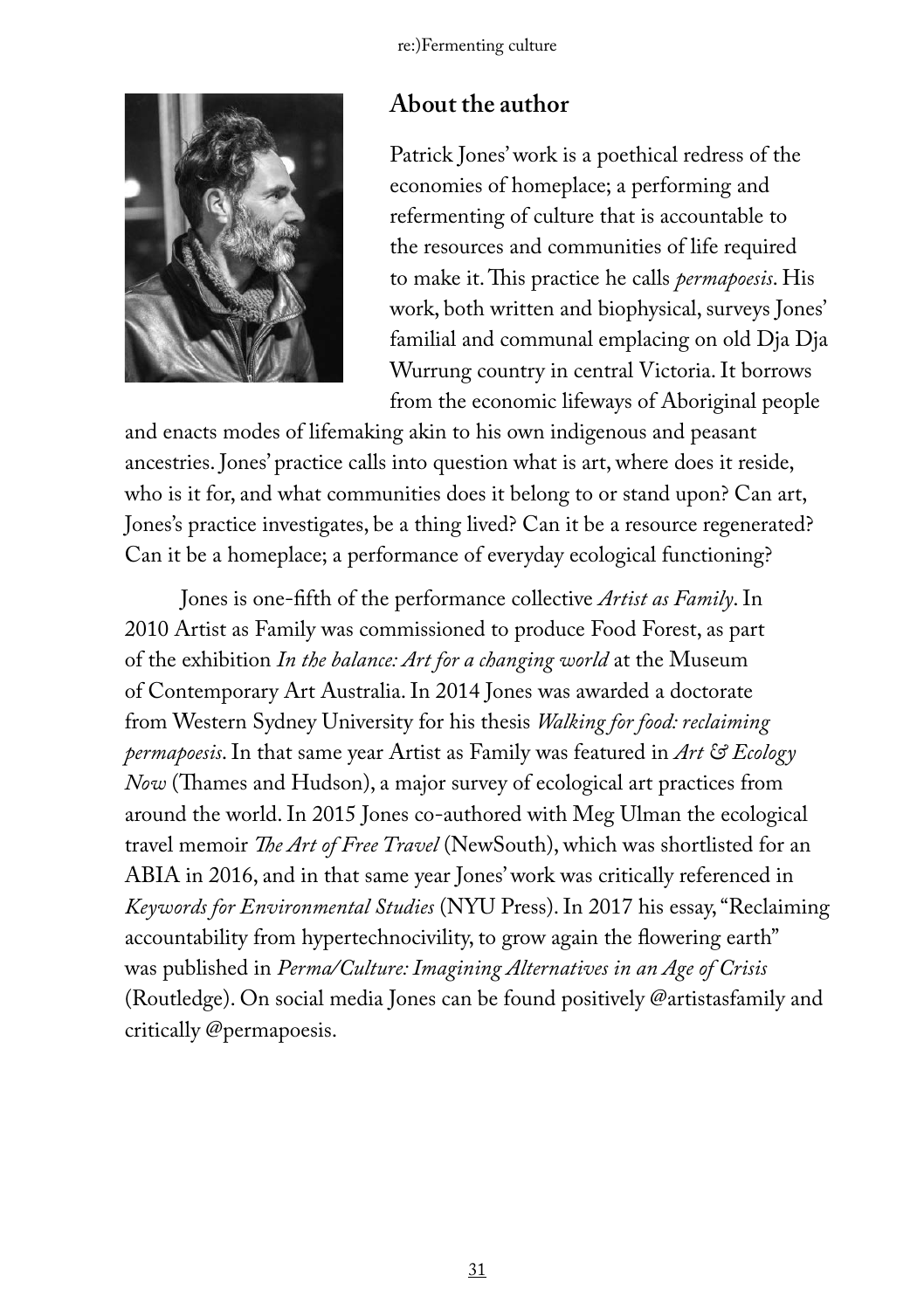# **Acknowledgements**

Many thanks to those who have contributed to the making of this work. I particularly thank Meg Ulman, Zephyr Ogden Jones, Blackwood Ulman Jones, Zero Ulman Jones, Kevin Murray, Nikki Marshall, Kirsten Bradley, Peter O'Mara, Toby Sime, Jeremy Yau, Trudy Clutterbok, Brett Adamson, Gillie Gough, Adele Del Signore, the early morning Koukla staff, Anthony Petrucci, Fe Porter, Mara Ripani, and all the small and not so small deities of home.

## **Publication details**

Jones, Patrick (1970) First published 2017 Tree Elbow publications 6 Tierneys Lane Daylesford Victoria Australia 3460

ISBN-13: 978-0-9580307-5-5

Most rights relinquished, unless you're wanting to capitalise on this work (what a challenge that would be!), therefore: *Creative Commons license: Attribution-NonCommercial-ShareAlike 3.0 Australia (CC BY-NC-SA 3.0 AU)*

*Lively hood* (Part 2) was first published in a much earlier form in Garland magazine in June 2017

Book design and cover art by Adele Del Signore, Melbourne

Printed on ecoStar 100% recycled paper in Melbourne, Victoria

ecoStar is an environmentally responsible paper made Carbon Neutral. The greenhouse gas emissions of the manufacturing process including transportation of the finished product to BJ Ball Papers Warehouses has been measured by the Edinburgh Centre for Carbon Neutral Company and the fibre source has been independently certified by the Forest Stewardship Council (FSC). ecoStar is manufactured from 100% Post Consumer Recycled paper in a Process Chlorine Free environment under the ISO 14001 environmental management system.

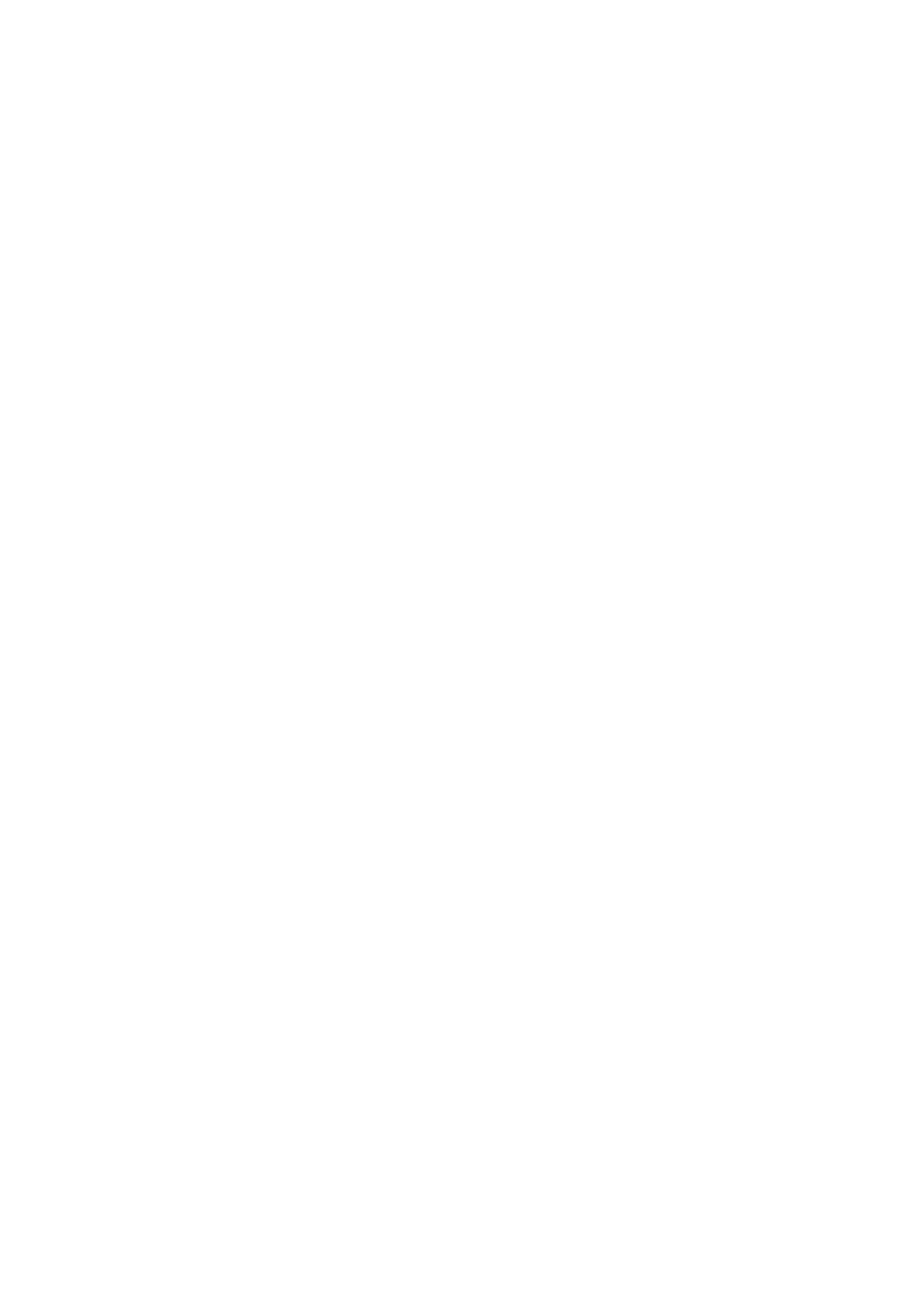The payment for this book is an experiment contiguous with the spirit of the material. As there isn't a publisher in Australia who'd publish such an unconventional text self-publishing becomes not only necessary but also a great liberty. There is no need to conform to typical publishing formulas like narrative arcs and other safe (and indeed boring) keepings of the book form.

Self-publishing is typically seen as being limited by three things: vanity, the absence of bourgeois cultural gatekeeping, and distribution. By making this book economically akin to vegetables that you may buy from a farm gate as you pass by on your bicycle – thus, a cash crop 'honesty' system collected with nominal pollution – I'm cutting out the distributor and the bourgeois gatekeeper, though perhaps not my vanity. Wherever you have picked up this book it has been left by the author (or friend, stranger) who has been on another sort of errand. Distribution isn't an end in itself, there are too little precious resources for such a thing.

As a writer of independent thought, please recognise this form of distribution in the spirit of wanting to engage in public discourse from a staunchly autonomous place.

The other part of this experiment is the ideal that a "free to take, pay later" book can be left in many places, not just in bookshops, but at railway stations, information centres, brothels, libraries, cinemas, council chambers, universities, food co-ops, medical centres and many more places besides.

#### **\$10 recommended**

Account details: Patrick R Jones BSB 633 000 ACC 125 611 988 or PayPal: **theartistasfamily@gmail.com**

#### OR

An **alternative economic exchange** for those visiting Daylesford, Victoria may include items such as 6 pieces of firewood, 1 jar of fermented vegetables, 30 minutes of weeding, harvesting or composting in our garden, or some such similar gift. An alternative exchange for those using postal mail or email is more challenging but please feel free to write a proposal of exchange: **permapoesis@gmail.com**

*If this book isn't your mug of acorn beer, please pass it on to another (perhaps they'll pay for it). It is not intended as a disposable commodity, however whatever the fate for this particular book, the sensible world will prevail.*